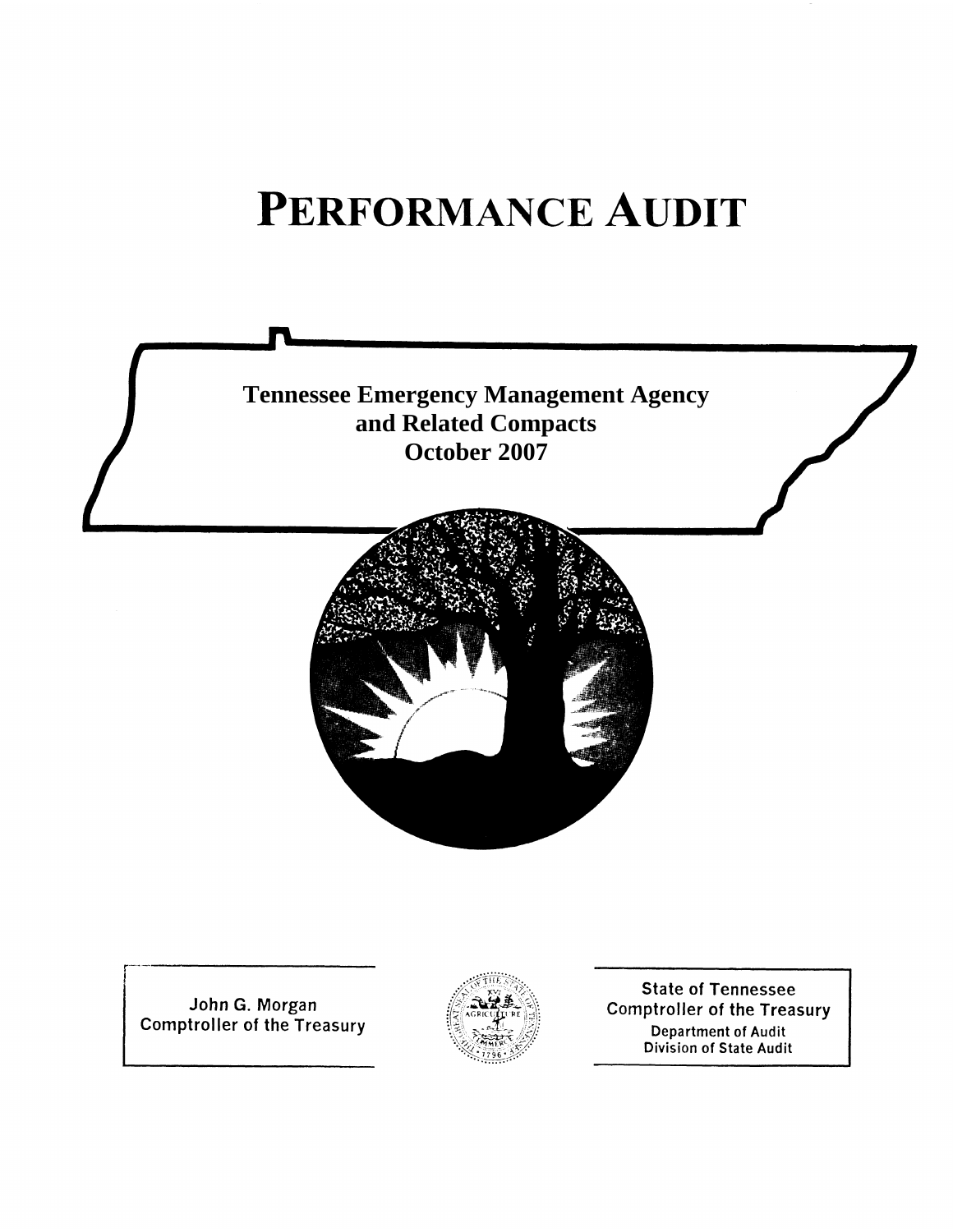*Arthur A. Hayes, Jr., CPA, JD, CFE* Director

> *Deborah V. Loveless, CPA* Assistant Director

*Dena Winningham, CGFM Lisa Williams, CGFM, CFE* **In-Charge Auditor** 

*Vincent Finamore David L. Wright, CFE* Amy *Brack Amy Brack Amy Brack* Staff Auditors Editor

Comptroller of the Treasury, Division of State Audit 1500 James K. Polk Building, Nashville, TN 37243-0264 (615) 401-7897

Performance audits are available on-line at www.comptroller.state.tn.us/sa/reports/index.html. For more information about the Comptroller of the Treasury, please visit our website at www.comptroller.state.tn.us.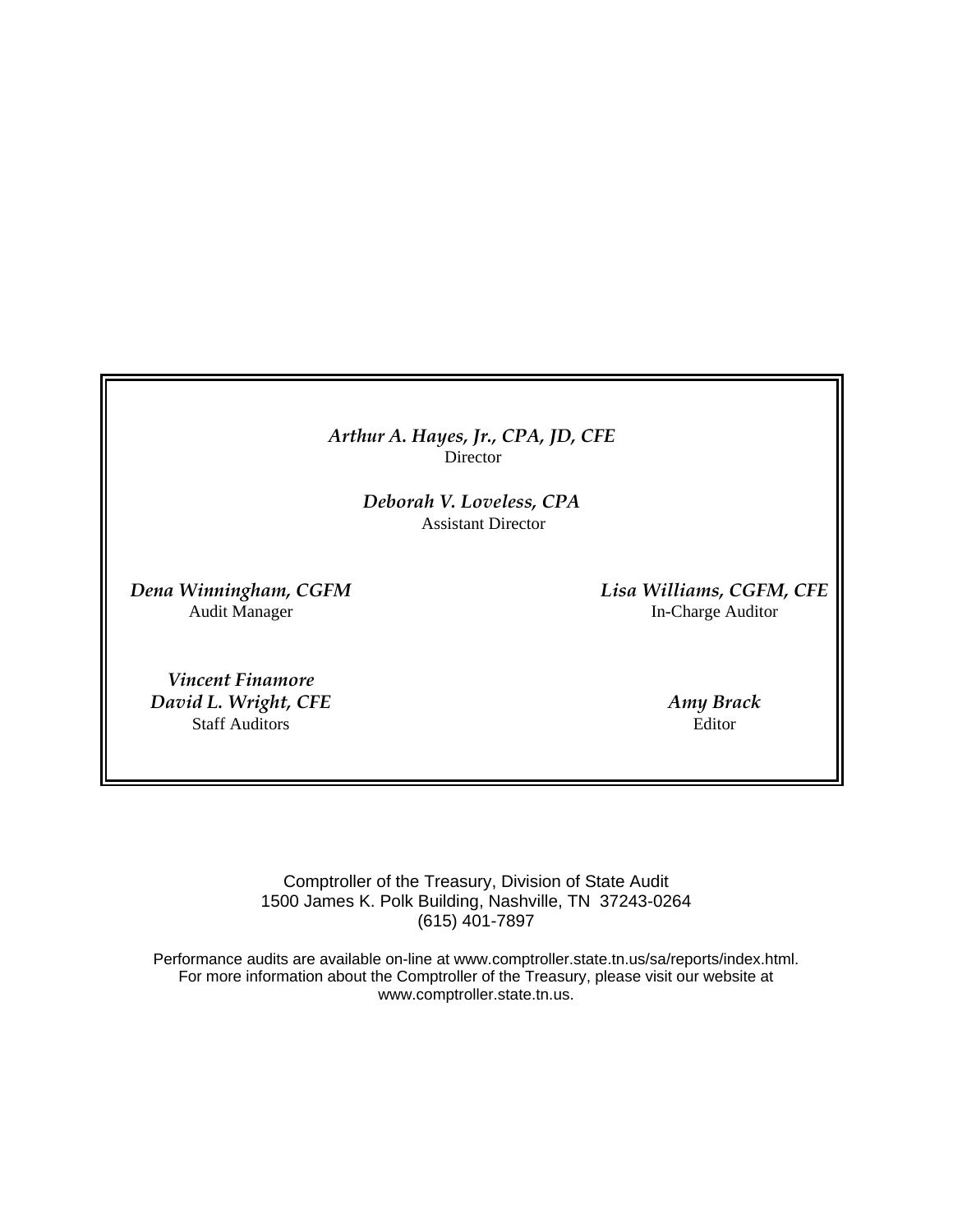

#### **STATE OF TENNESSEE COMPTROLLER OF THE TREASURY State Capitol Nashville, Tennessee 37243-0260 (615) 741-2501**

**John G. Morgan Comptroller** 

October 30, 2007

The Honorable Ron Ramsey Speaker of the Senate The Honorable Jimmy Naifeh Speaker of the House of Representatives The Honorable Thelma M. Harper, Chair Senate Committee on Government Operations The Honorable Mike Kernell, Chair House Committee on Government Operations and Members of the General Assembly State Capitol Nashville, Tennessee 37243

Ladies and Gentlemen:

 Transmitted herewith is the performance audit of the Tennessee Emergency Management Agency. This audit was conducted pursuant to the requirements of Section 4-29-111, *Tennessee Code Annotated,* the Tennessee Governmental Entity Review Law.

 This report is intended to aid the Joint Government Operations Committee in its review to determine whether the Tennessee Emergency Management Agency should be continued, restructured, or terminated.

Sincerely,

du G. Morge

John G. Morgan Comptroller of the Treasury

JGM/DWW 07-024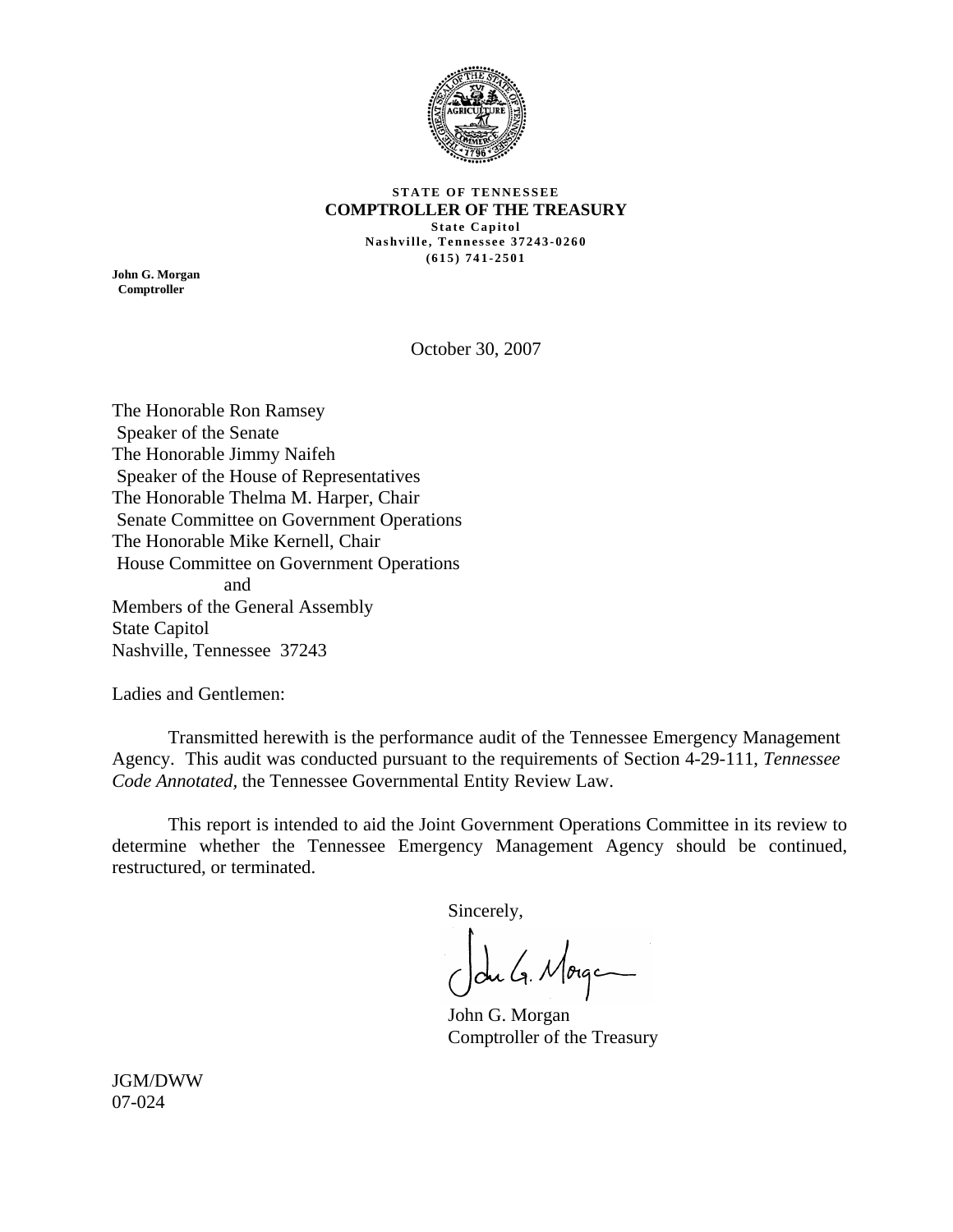State of Tennessee

# A u d i t H i g h l i g h t s

Comptroller of the Treasury Division of State Audit

Performance Audit **Tennessee Emergency Management Agency and Related Compacts**  October 2007

#### **AUDIT OBJECTIVES**

\_\_\_\_\_\_\_\_\_

The objectives of the audit were to determine whether the Emergency Services Coordinator (ESC) program is operating efficiently and effectively as required by statute and the Tennessee Emergency Management Plan; to determine whether the Tennessee Emergency Management Agency (TEMA) is fulfilling its oversight responsibilities regarding the emergency management plans of political subdivisions as required by statute; to determine whether TEMA is providing and tracking required and/or sufficient training, credentialing, and exercises; to determine whether problems found in federal audits in the past three years have been corrected; to determine whether TEMA is following Federal Emergency Management Agency (FEMA) and state audit requirements regarding grants; to determine whether TEMA has and is following standard grant award guidelines and criteria for each grant program to ensure fairness; and to obtain Title VI information to determine whether the agency is compliant.

#### **FINDINGS**

**The Agency Needs to Improve Its Management of the Emergency Services Coordinator (ESC) Program to Ensure That the State Can Respond to Emergency Ssituations at Home and Elsewhere in the Most Proper, Efficient, and Effective Manner** 

The ESC program's effectiveness and efficiency is hampered by (1) agencies not formally filing a letter of appointment of their ESCs with TEMA that acts as the agencies' legal conveyance of the commissioner's authority to the ESCs; (2) agencies not maintaining filled positions for both primary and alternate ESCs as required; (3) agencies sometimes appointing ESCs that hold low-ranking positions; (4) TEMA not ensuring that both primary and alternate ESCs are actively attending meetings and exercises and participating in the program; (5) TEMA not ensuring that ESCs taking part in federal exercises have had federally required training prior to the exercises; (6) the majority of ESCs attending half or fewer of the monthly meetings, with some agencies never being represented; (7) the majority of ESCs attending one or fewer of the exercises, with some agencies never being represented; (8) agencies not having the written directive within their agency establishing the ESC program and establishing the authority of the ESCs to commit agency resources; (9) agencies not providing ESCs with the required dedicated vehicle for incident response at all times; and (10) the lack of TEMA-required training for ESCs (page 7).

**TEMA Lacks Formal Training Policies, Procedures, and Requirements to Ensure That Agency Staff and State Department Emergency Services Coordinators Are Appropriately Trained**  Outside of HAZMAT (hazardous materials) certification requirements, TEMA has no formal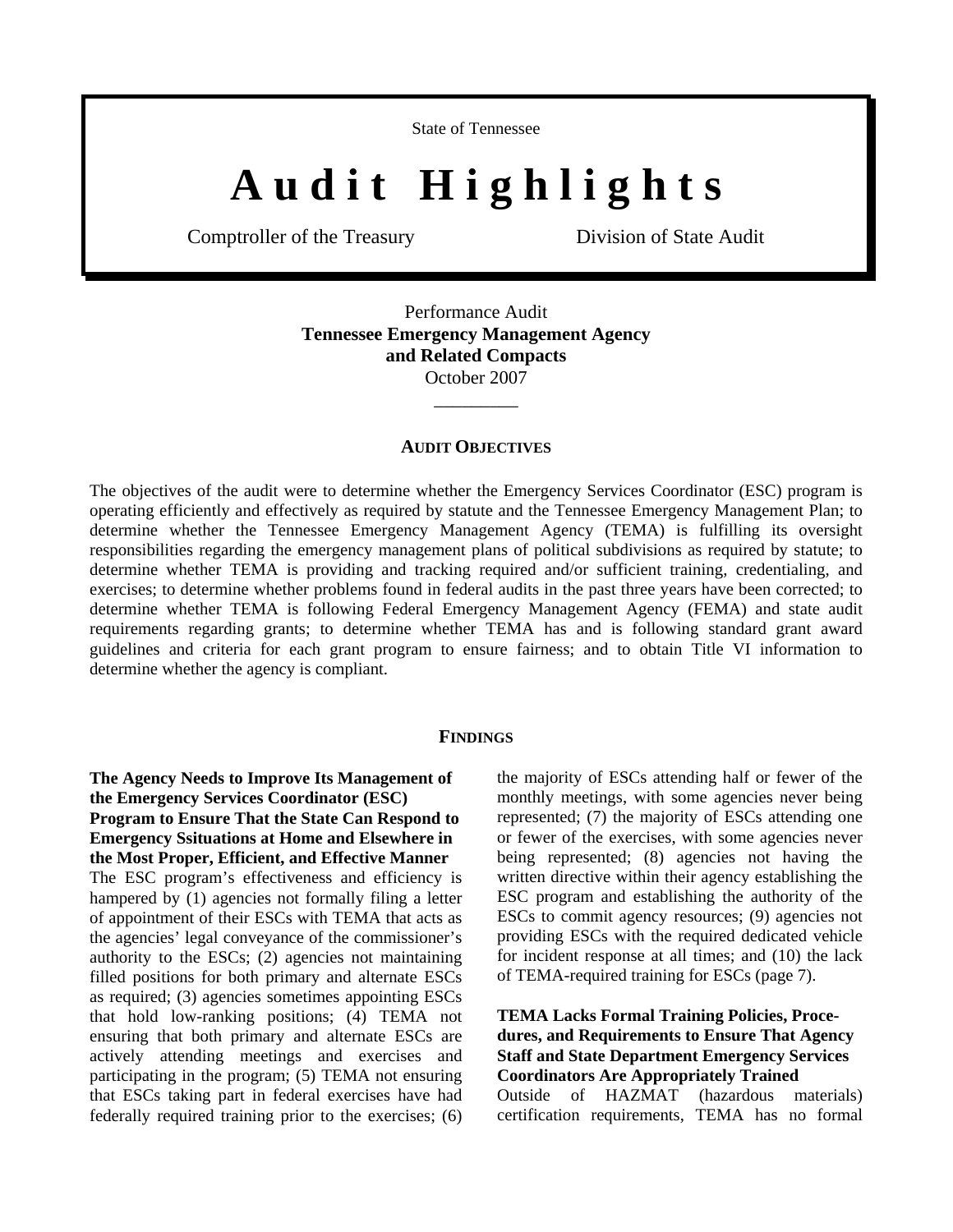policies or procedures outlining training requirements (whether specific classes, subject matter, or continuing education hours) for its staff and ESCs. Approximately one-third to one-half of ESCs had not received the federally required training prior to federal exercises. TEMA is not monitoring staff training to determine whether such training adequately prepares staff for their duties (page 14).

### **Federal Emergency Management Performance Grant (EMPG) Funds May Not Be Disbursed to Counties That Are at Greatest Risk and Need Them the Most Because of a Lack of Standardized Applications for Funding; Objective Criteria for Assessing County Risk Factors, Eligibility, and Post-Award Performance; and a Formal Process for Prioritizing Funds Disbursement**

The agency received approximately \$3.5 million in EMPG funding in fiscal year 2006; about \$1.6 million was passed on to 61 of the state's 95 counties. However, TEMA lacks a documented, formal, and standardized process for assessing and awarding these funds to the various counties. Without such a process, TEMA cannot document its objectivity in awarding grant funds in the way that best meets the state's emergency management goals and needs (page 16).

#### **The Agency Is Not Properly Monitoring Subgrantees for Program and Financial Compliance According to State and Federal Guidelines**

State Department of Finance and Administration Policy 22 and federal OMB Circular A-133 require that subgrantee monitoring be conducted by monitoring staff separate from program operations. At TEMA, this position was only sporadically filled between September 2004 and July 2006, when the position became vacant and was not filled because plans were in motion to move it out of TEMA and into the Military Department (page 18).

**The Agency Lacks Written Emergency Management Plan Review Policies and Procedures and Lacks Complete Documentation That Staff Have Reviewed Political Subdivisions' Emergency Management Plans for Conformity With the Tennessee Emergency Management Plan, Thereby Increasing Management's Risk of Statutory Noncompliance and Increasing the Risk That Local Emergency Management Plans Are Not Adequate and Appropriate and Might Hamper an Emergency Response**

A review of agency files documenting the existence of county emergency management plans and TEMA's approval of them revealed that 21 counties' files lacked documentation of the latest plan review and approval (page 20).

#### **OBSERVATIONS AND COMMENTS**

The audit also discusses the following issues: the Civil Defense and Disaster Compact (page 4), the Interstate Earthquake Compact of 1988 (page 6), the Southern Regional Emergency Management Assistance Compact (page 6), and Follow-up on Federal Findings and Recommendations (page 6).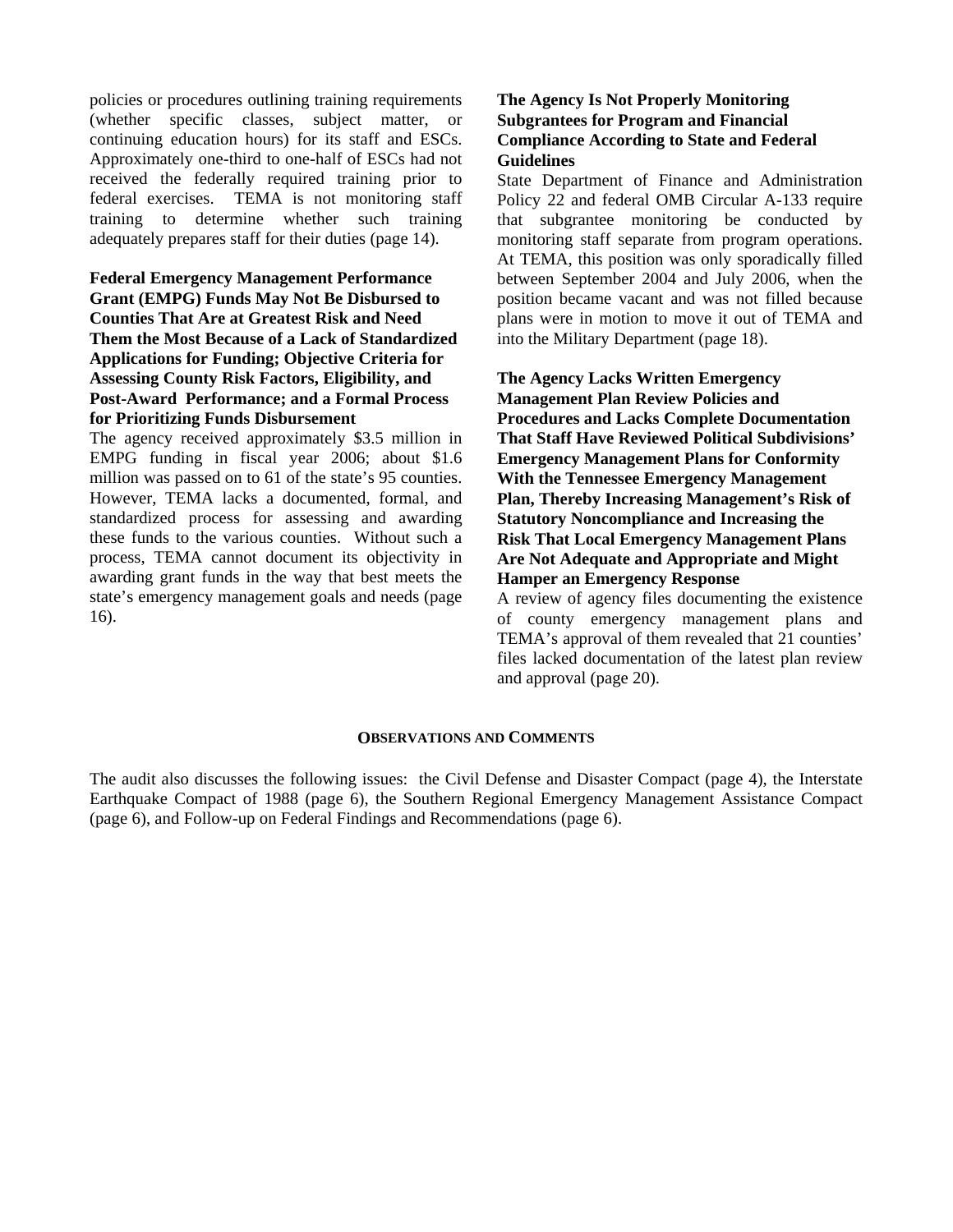# **Performance Audit Tennessee Emergency Management Agency and Related Compacts**

| <b>TABLE OF CONTENTS</b> |  |  |
|--------------------------|--|--|
|--------------------------|--|--|

|                                                                                                                                                                                                                                                                                                                                                                               | Page           |
|-------------------------------------------------------------------------------------------------------------------------------------------------------------------------------------------------------------------------------------------------------------------------------------------------------------------------------------------------------------------------------|----------------|
| <b>INTRODUCTION</b>                                                                                                                                                                                                                                                                                                                                                           | 1              |
| Purpose and Authority for the Audit                                                                                                                                                                                                                                                                                                                                           | $\mathbf{1}$   |
| Objectives of the Audit                                                                                                                                                                                                                                                                                                                                                       | 1              |
| Scope and Methodology of the Audit                                                                                                                                                                                                                                                                                                                                            | $\overline{2}$ |
| History, Organization, and Statutory Responsibilities                                                                                                                                                                                                                                                                                                                         | 2              |
| Revenues and Expenditures                                                                                                                                                                                                                                                                                                                                                     | 4              |
| <b>OBSERVATIONS AND COMMENTS</b>                                                                                                                                                                                                                                                                                                                                              | $\overline{4}$ |
| <b>Results of Additional Work</b>                                                                                                                                                                                                                                                                                                                                             | 4              |
| Civil Defense and Disaster Compact                                                                                                                                                                                                                                                                                                                                            | 4              |
| <b>Interstate Earthquake Compact of 1988</b>                                                                                                                                                                                                                                                                                                                                  | 6              |
| Southern Regional Emergency Management Assistance Compact                                                                                                                                                                                                                                                                                                                     | 6              |
| Follow-up on Federal Findings and Recommendations                                                                                                                                                                                                                                                                                                                             | 6              |
| <b>FINDINGS AND RECOMMENDATIONS</b>                                                                                                                                                                                                                                                                                                                                           | $\tau$         |
| 1. The agency needs to improve its management of the Emergency Services<br>Coordinator (ESC) program to ensure that the state can respond to emergency<br>situations at home and elsewhere in the most proper, efficient, and effective manner                                                                                                                                | $\overline{7}$ |
| 2. TEMA lacks formal training policies, procedures, and requirements to ensure that<br>agency staff and state department Emergency Services Coordinators are appropriately<br>trained                                                                                                                                                                                         | 14             |
| 3. Federal Emergency Management Performance Grant funds may not be disbursed<br>to counties that are at the greatest risk and need them the most because of a lack<br>of standardized applications for funding; objective criteria for assessing county<br>risk factors, eligibility, and post-award performance; and a formal process for<br>prioritizing funds disbursement | 16             |
| 4. The agency is not properly monitoring subgrantees for program and financial<br>compliance according to state and federal guidelines                                                                                                                                                                                                                                        | 18             |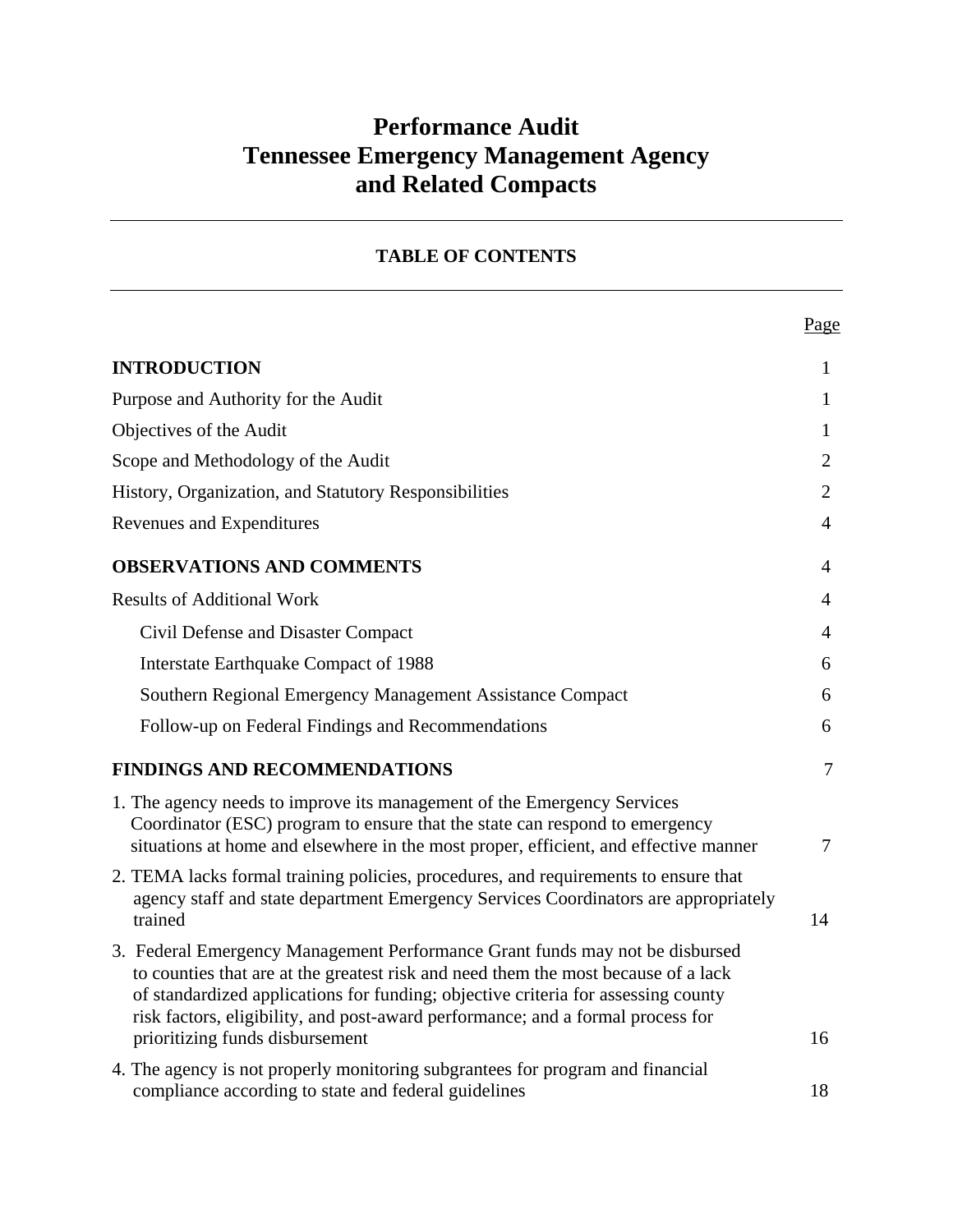# **TABLE OF CONTENTS (Cont.)**

|--|

| 5. The agency lacks written emergency management plan review policies and<br>procedures and lacks complete documentation that staff have reviewed political<br>subdivisions' emergency management plans for conformity with the Tennessee<br>Emergency Management Plan, thereby increasing management's risk of statutory<br>noncompliance and increasing the risk that local emergency management plans<br>are not adequate and appropriate and might hamper an emergency response | 20 |
|-------------------------------------------------------------------------------------------------------------------------------------------------------------------------------------------------------------------------------------------------------------------------------------------------------------------------------------------------------------------------------------------------------------------------------------------------------------------------------------|----|
| <b>RECOMMENDATIONS</b>                                                                                                                                                                                                                                                                                                                                                                                                                                                              | 23 |
| Administrative                                                                                                                                                                                                                                                                                                                                                                                                                                                                      | 23 |
| <b>APPENDICES</b>                                                                                                                                                                                                                                                                                                                                                                                                                                                                   | 25 |
| Title VI Information                                                                                                                                                                                                                                                                                                                                                                                                                                                                | 25 |
| <b>Counties Receiving Emergency Management Performance Grant Funds</b>                                                                                                                                                                                                                                                                                                                                                                                                              | 27 |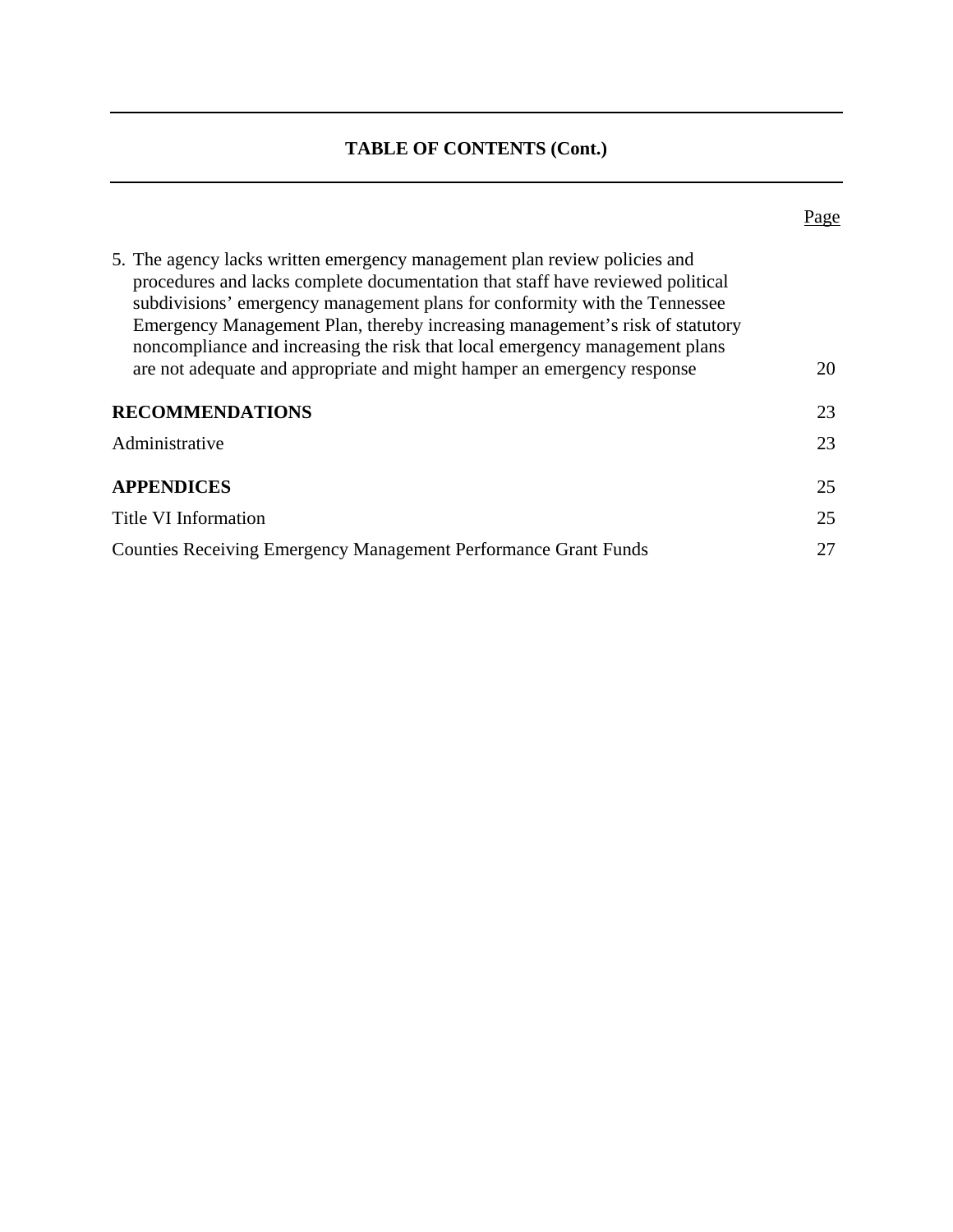# **Performance Audit Tennessee Emergency Management Agency and Related Compacts**

# **INTRODUCTION**

#### **PURPOSE AND AUTHORITY FOR THE AUDIT**

 This performance audit of the Tennessee Emergency Management Agency was conducted pursuant to the Tennessee Governmental Entity Review Law, *Tennessee Code Annotated*, Title 4, Chapter 29. Under Section 4-29-229, the Tennessee Emergency Management Agency, the Civil Defense and Disaster Compact, the Interstate Earthquake Compact, and the Southern Regional Emergency Management Assistance Compact are scheduled to terminate June 30, 2008. The Comptroller of the Treasury is authorized under Section 4-29-111 to conduct a limited program review audit of the agency and to report to the Joint Government Operations Committee of the General Assembly. The audit is intended to aid the committee in determining whether the agency should be continued, restructured, or terminated.

#### **OBJECTIVES OF THE AUDIT**

The objectives of the audit were

- 1. to determine whether the Emergency Services Coordinator (ESC) program is operating efficiently and effectively as required by statute and the Tennessee Emergency Management Plan;
- 2. to determine whether the Tennessee Emergency Management Agency (TEMA) is fulfilling its oversight responsibilities regarding the emergency management plans of political subdivisions as required by statute;
- 3. to determine whether TEMA is providing and tracking required and/or sufficient training, credentialing, and exercises;
- 4. to determine whether problems found in federal audits in the past three years have been corrected;
- 5. to determine whether TEMA is following the Federal Emergency Management Agency and state audit requirements regarding grants;
- 6. to determine whether TEMA has followed and is following standard grant award guidelines and criteria for each grant program to ensure fairness;
- 7. to obtain Title VI information to determine whether the agency is compliant; and
- 8. to determine the authority and responsibility of the related compacts.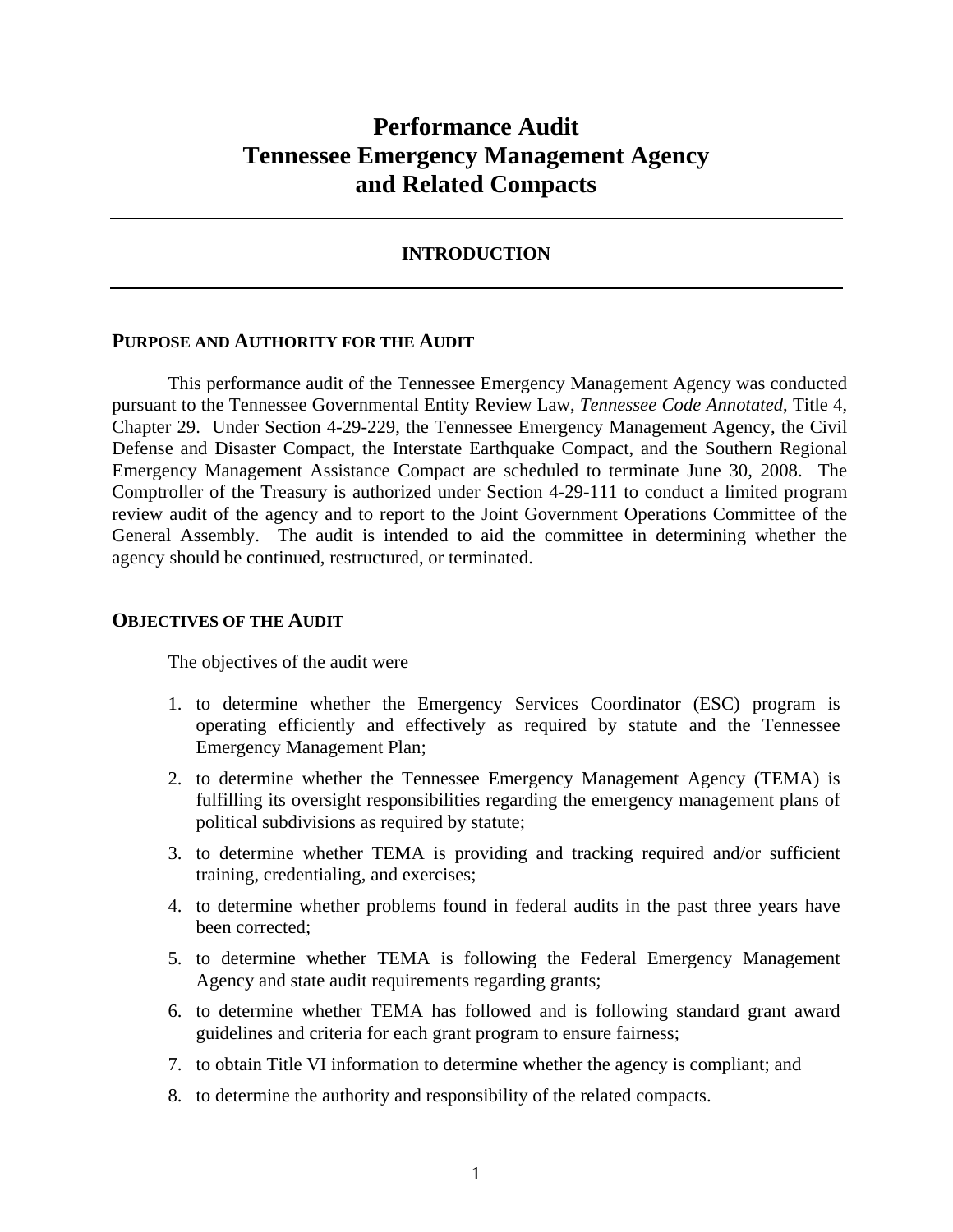#### **SCOPE AND METHODOLOGY OF THE AUDIT**

 The activities of the Tennessee Emergency Management Agency and the related compacts were reviewed for the period June 2003 to December 2006. The audit was conducted in accordance with the standards applicable to performance audits contained in *Government Auditing Standards* issued by the Comptroller General of the United States and included

- 1. review of applicable legislation and policies and procedures;
- 2. review of federal and independent reviews and audits;
- 3. examination of the entity's records, reports, and information summaries; and
- 4. interviews with department staff and staff of other state agencies that interact with the agency.

#### **HISTORY, ORGANIZATION, AND STATUTORY RESPONSIBILITIES**

The Tennessee Emergency Management Agency (TEMA), according to its website, was established as part of the Tennessee Military Department in 1951 as the Tennessee Office of Civil Defense. Section 58-2-104, *Tennessee Code Annotated,* authorizes and directs the Governor to create a state agency to be known as the "Tennessee emergency management agency" (TEMA) under the adjutant general for day-to-day administrative purposes and, upon the recommendation of the adjutant general, to appoint a Director of TEMA. For normal day-to-day administrative functions, the Director reports to the adjutant general. During emergency conditions, the agency and Director report to the Governor or the Governor's designee. The Director, subject to the direction and control of the Governor, acting through the adjutant general, is responsible to the Governor for carrying out the program for TEMA for the state of Tennessee. The Director holds office at the pleasure of the Governor.

TEMA coordinates overall state agency response to major disasters in support of local governments. The office is responsible for ensuring the state's readiness to respond to and recover from natural, manmade, and war-caused emergencies, and for assisting local governments in their emergency preparedness, response, and recovery efforts. TEMA also acts as a central coordination point for planning for large-scale events within the state, such as the 1996 Olympic Kayaking event held in Ocoee, the Y2K Transition, and the Governor's Inaugural events held every four years.

During major emergencies, TEMA may call upon all state agencies to help provide support. Due to their specialized capabilities and expertise, the National Guard, the Highway Patrol, the Department of Agriculture's Division of Forestry, the Wildlife Resources Agency, the Department of Human Services, the Department of Health, and the Department of Transportation are the agencies most often asked to respond to and assist in emergency response activities. TEMA also coordinates any federal response efforts that take place within the state through the Federal Emergency Management Agency (FEMA) or other relevant federal agencies.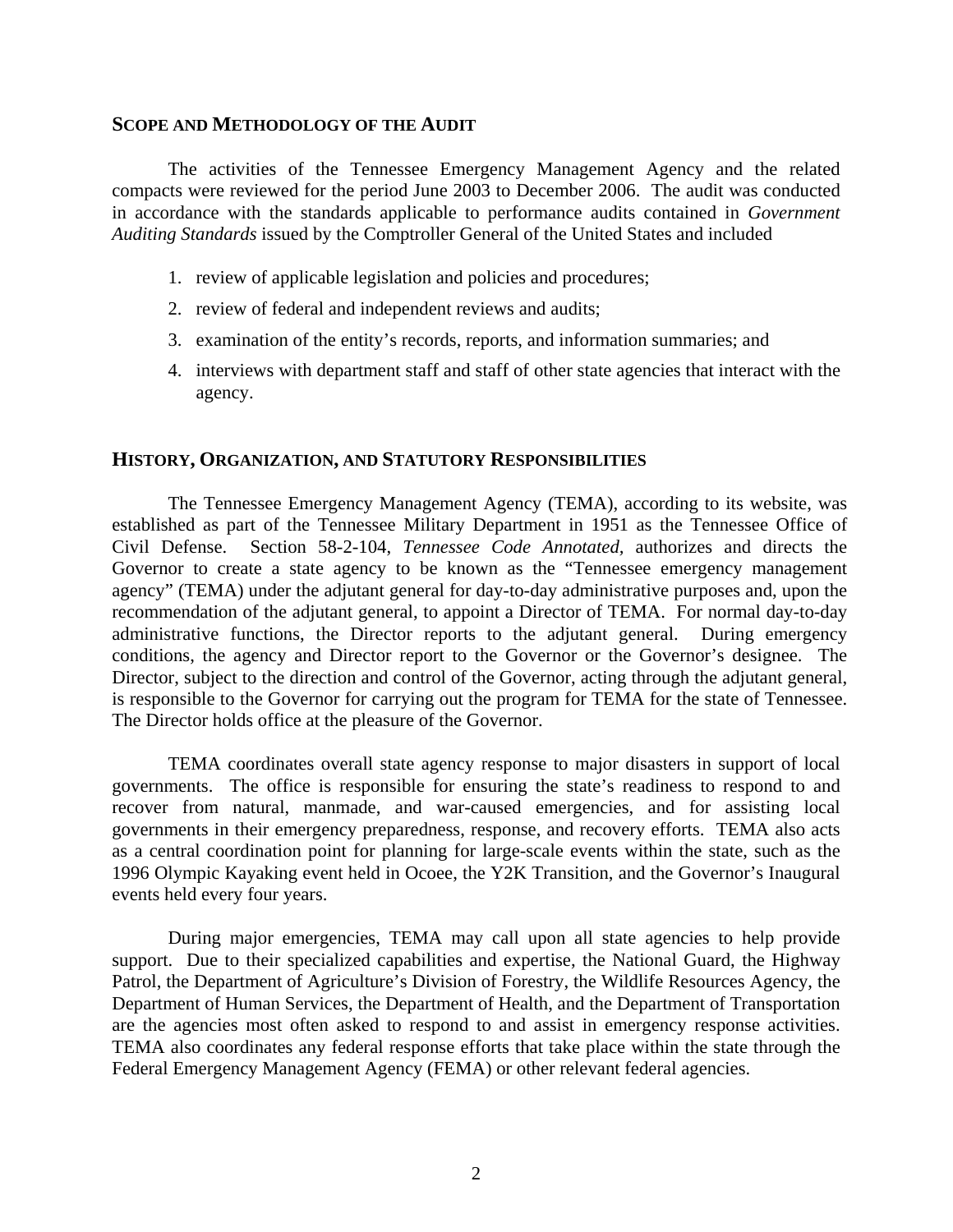The TEMA Operations Center is staffed 24 hours a day, 365 days a year. From this center, operations officers speak with county emergency management agencies, 911 centers, and the National Warning Center in Berryville, Virginia, on a daily basis. TEMA also maintains several 24-hour toll-free emergency hotlines and relays spill reports to a number of other state and federal response and regulatory agencies, as well as local governments. TEMA and other state agency public information officers staff the State Emergency Operations Center to provide emergency information to the public through the news media. TEMA maintains a large statewide, redundant telecommunications and computer network capability, linking the various emergency operations centers together with telephone and data connectivity, and maintains the state's National Warning System.

TEMA is the grantee for federal disaster assistance, principally from FEMA. During the recovery phase of a disaster, TEMA helps local governments assess damages and assists them with federal and state grant and loan applications to repair damaged public property. Individuals and families suffering losses may apply for federal and state assistance through a toll-free, teleregistration phone line. Individuals may also apply for other assistance programs administered by local and volunteer agencies such as the American Red Cross. The TEMA public information effort continues in this phase in cooperation with other state and federal agencies.

TEMA develops and maintains the Tennessee Emergency Management Plan, which outlines the organizational structure for state management of the response to natural and manmade disasters. TEMA assists local governments and other state agencies in developing their own emergency preparedness and response plans, in accordance with the statutory requirement that all state and local emergency plans maintain a consistent organizational structure. TEMA also coordinates the development of several specialized plans, such as the Multi-Jurisdictional Radiological Emergency Response Plans for the Sequoyah and Watts Bar Nuclear Power Plants and the Multi-Jurisdictional Emergency Response Plan for the U.S. Department of Energy Facilities in Oak Ridge.

The TEMA Planning Program provides specialized planning and technical assistance to local governments, businesses, schools, hospitals, the public, and other groups.

In addition, TEMA manages the state's periodic public awareness campaigns to help Tennessee residents become better prepared for emergencies, including Winter Weather and Flood Preparedness campaigns, as well as campaigns for severe weather each April.

TEMA coordinates search and rescue missions over a variety of programs, including the National Guard, the National Park Service, the U.S. Forest Service, Fort Campbell (U.S. Army), and the Tennessee Association of Rescue Squads, to locate individuals lost in the mountains or wilderness. Through the Urban Search and Rescue Team, TEMA coordinates missions for those trapped by collapsed structures or in other high-risk situations. TEMA also provides search and rescue task force training for local law enforcement, fire personnel, governments, and volunteers.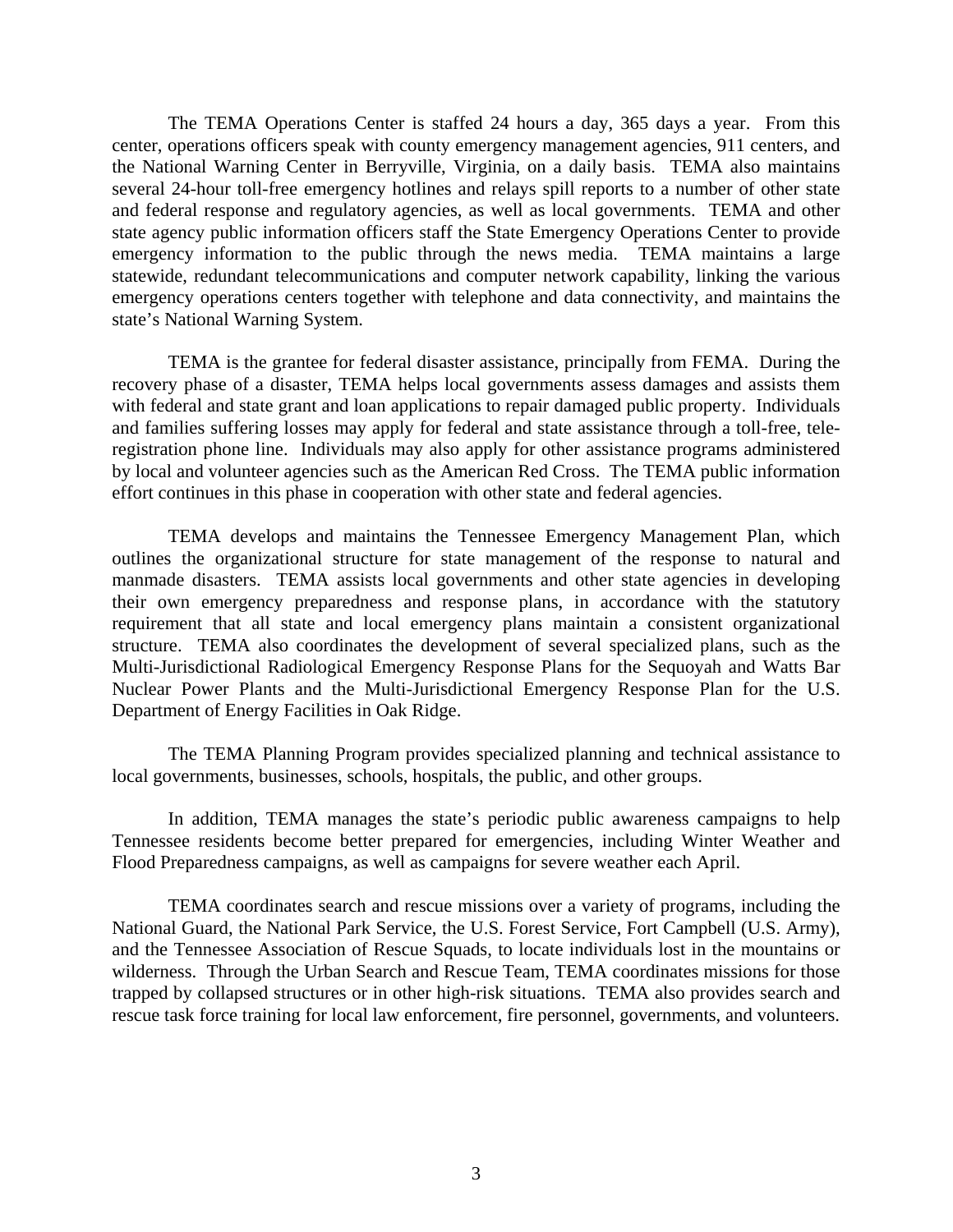TEMA coordinates statewide Fire, Rescue, EMS, and related mutual aid systems based on the "neighbor helping neighbor" concept. TEMA is also the primary coordination point for the state's Urban Search and Rescue Team, located in Memphis.

During emergencies, TEMA activates the State Emergency Operations Center (SEOC) in Nashville and the Regional Emergency Operations Centers (REOCs) in Jackson, Smyrna, and Alcoa to receive and process local requests for assistance.

TEMA's training programs reach well over 4,000 local, state, and federal personnel annually. This includes specialized courses in hazardous materials, radiological materials, counterterrorism, and professional development. (See organization chart on the following page.)

#### **REVENUES AND EXPENDITURES**

 The agency had a fiscal year 2006 actual budget for payroll and operations of \$9,982,200 (49% federal funding) and an estimated fiscal year 2007 budget of \$11,554,000 (66% federal funding). For fiscal year 2008, the agency recommended a budget of \$12,231,400 (62% anticipated federal funding) for payroll and operations. In addition, the agency administered approximately \$49 million in homeland security grants and approximately \$51 million in disaster relief grants in fiscal year 2006; the agency administered an estimated \$55 million and \$5 million, respectively, in fiscal year 2007.

# **OBSERVATIONS AND COMMENTS**

 The topics discussed below did not warrant a finding but are included in this report because of their effect on the operations of the Tennessee Emergency Management Agency (TEMA) and on the citizens of Tennessee.

#### **RESULTS OF ADDITIONAL WORK**

#### Civil Defense and Disaster Compact

The purpose of this compact dating back to 1951 is to provide mutual aid among the states in meeting any emergency or disaster from enemy attack, including sabotage and subversive acts and direct attacks by bombs; shellfire; atomic, radiological, chemical, and bacteriological means; and other weapons. According to TEMA management, it has never been activated and is not necessary in light of the all-hazard approach of the nation-wide Emergency Management Assistance Compact. However, federal Homeland Security officials favor such agreements and encourage states to have them.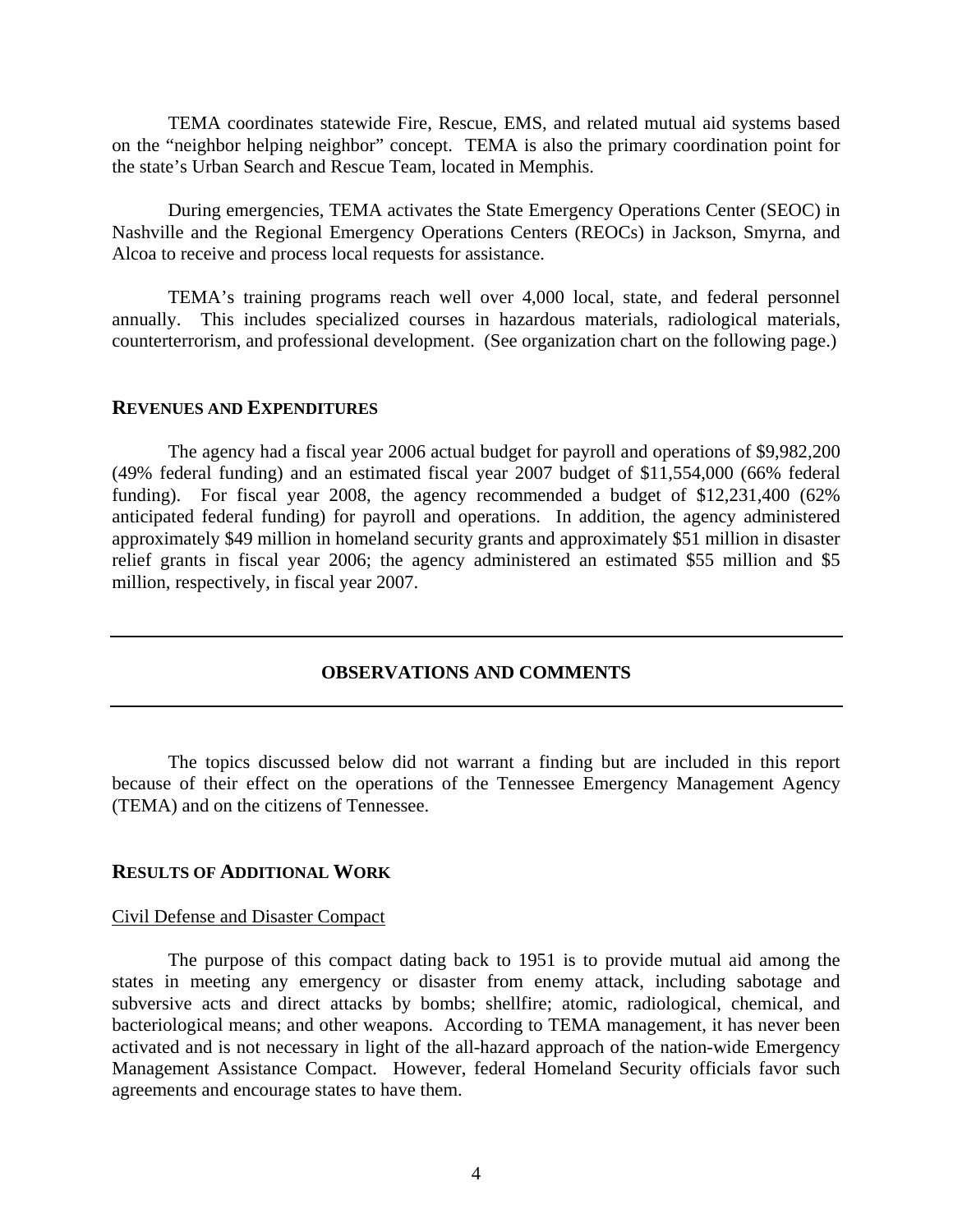# **Tennessee Emergency Management Agency March 2007**

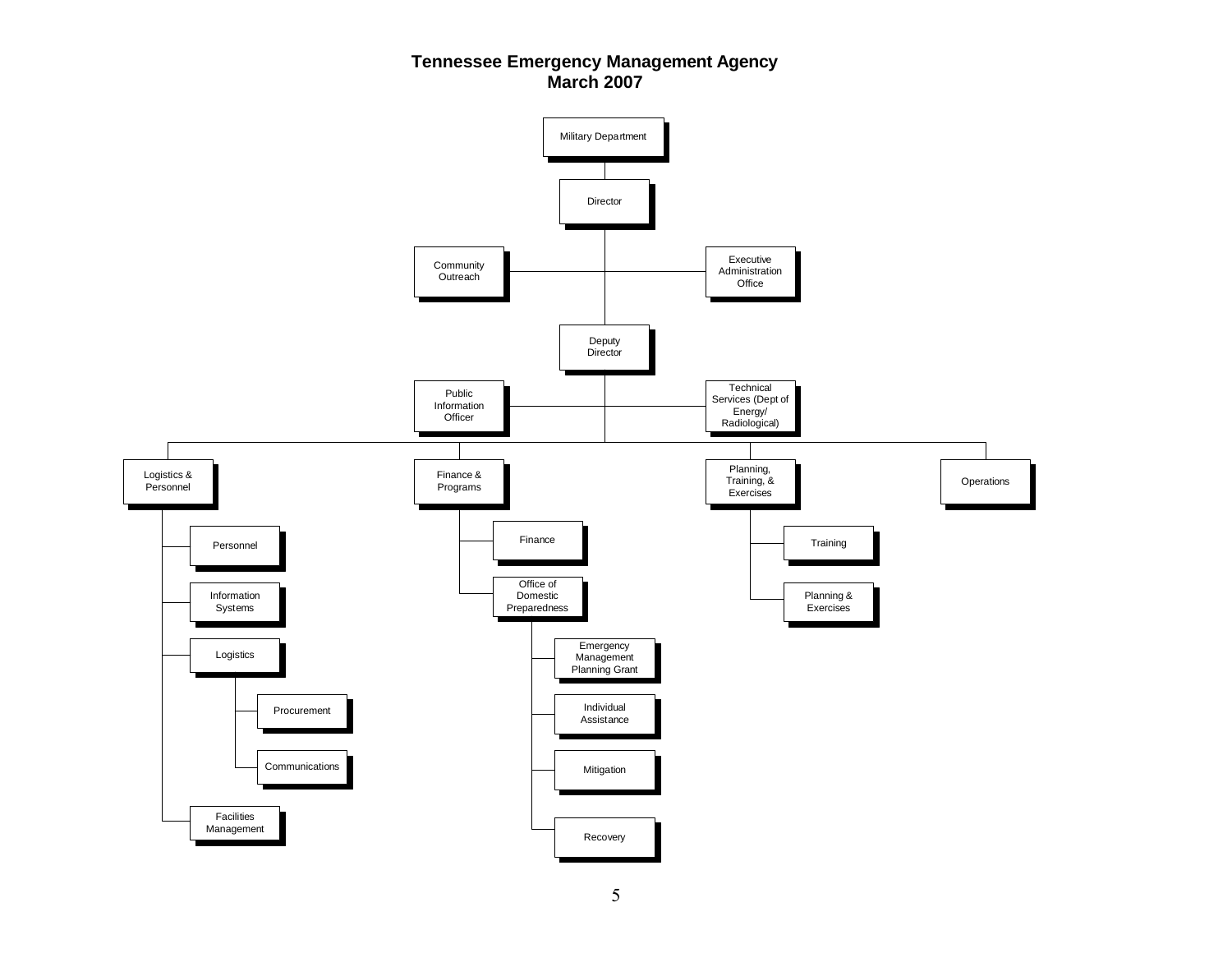## Interstate Earthquake Compact of 1988

 The purpose of this compact is to provide mutual aid among the states in meeting any emergency or disaster caused by earthquakes or other seismic disturbances. According to TEMA management, it has never been activated and is not necessary in light of the all-hazard approach of the nation-wide Emergency Management Assistance Compact. However, federal Homeland Security officials favor such agreements and encourage states to have them.

# Southern Regional Emergency Management Assistance Compact

 The nationwide Emergency Management Assistance Compact (EMAC) codified in Section 58-2-403, *Tennessee Code Annotated*, provides for mutual assistance between the states in managing any emergency or disaster duly declared by the Governor of the affected state(s), whether arising from natural disaster, technological hazard, manmade disaster, civil emergency aspects of resources shortages, community disorders, insurgency, or enemy attack. This compact also provides for cooperation in emergency-related exercises, testing, or other training activities using equipment and personnel simulating performance of any aspect of the giving and receiving of aid during emergencies.

 Since 2004, the state has responded through TEMA to EMAC requests for assistance as a result of Hurricanes Francis and Charlie in 2004 and Hurricanes Katrina and Rita in 2005. As provided for under EMAC, all state expenses (e.g., personnel, travel, and equipment) incurred for these events have been reimbursed by the state(s) requesting the assistance. The only cost to Tennessee is the time spent by deployed personnel away from their day-to-day jobs.

# Follow-up on Federal Findings and Recommendations

 In 2003 and 2006, FEMA's Inspector General and the Department of Homeland Security's Office of Grant Operations conducted reviews of TEMA's management of federal grants. They made recommendations for improvements to the preparation and submission of quarterly reports, the timeliness of project closures, documented standard operating procedures, the tracking of equipment funding sources, and subrecipient monitoring. We conducted followup work on these issues and found that

- improvements were made to quarterly reports following the receipt of previously absent specific guidance from the federal agencies;
- most projects were being closed in a timely manner and the federal reviewers were assessing the agency using a shorter unspecified time frame;
- equipment records do show the funding source if one is familiar with the way the state and agency designate funds to various allotment codes;
- standard operating procedures for the agency Office of Finance and Programs are in progress but still need significant work; and
- subrecipient monitoring as required by federal and state audit requirements was not being conducted (see Finding 4).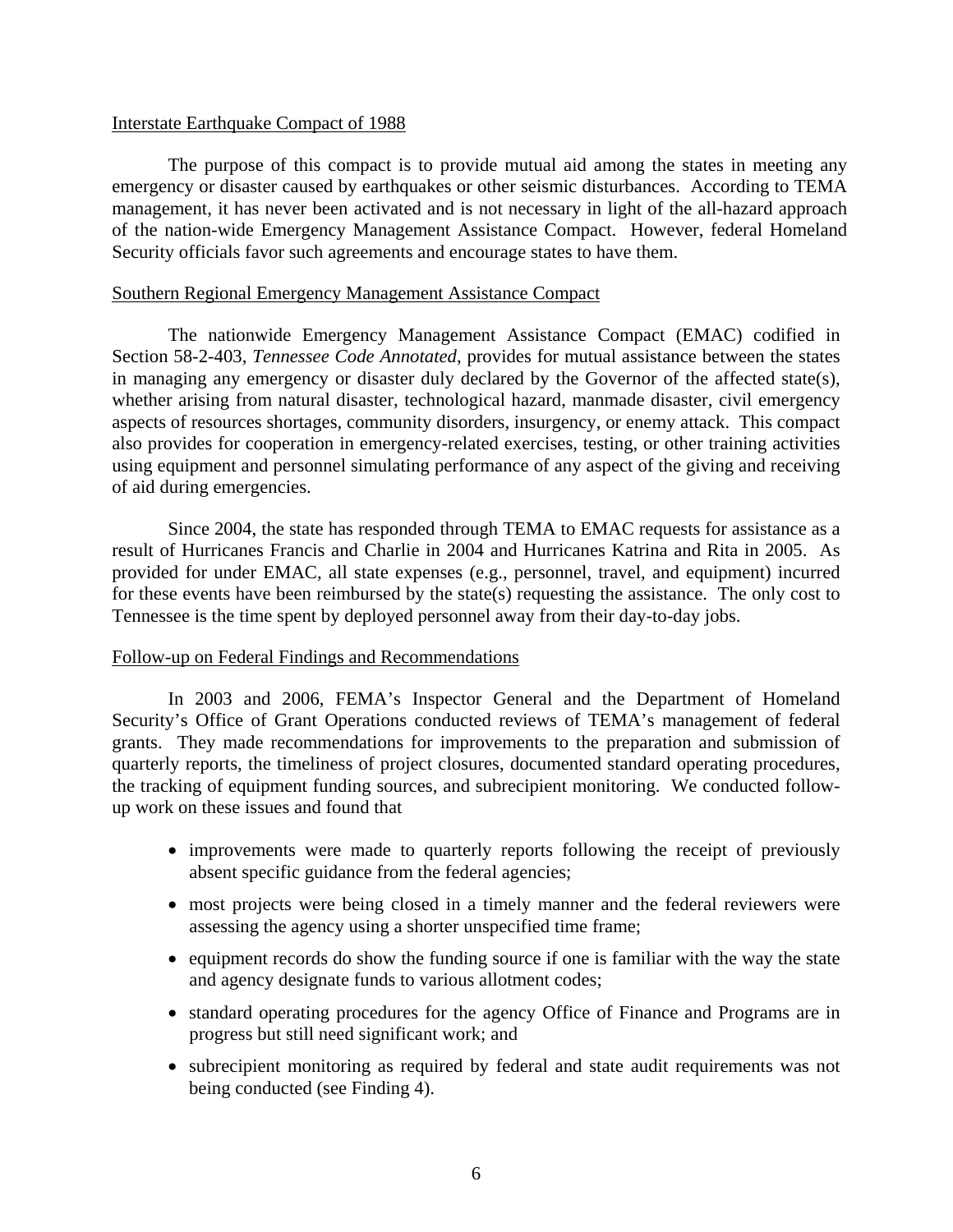# **FINDINGS AND RECOMMENDATIONS**

# **1. The agency needs to improve its management of the Emergency Services Coordinator (ESC) program to ensure that the state can respond to emergency situations at home and elsewhere in the most proper, efficient, and effective manner**

# **Finding**

The Emergency Services Coordinator (ESC) program is designed to provide the Tennessee Emergency Management Agency (TEMA) Director with an immediate source of expertise from any and all agencies of state government to cope with manmade and natural disasters/emergencies, including attack. Some federal agencies, private businesses, and nonprofits also voluntarily participate. However, the program's effectiveness and efficiency are hampered by

- agencies not formally filing a letter of appointment of their ESCs with TEMA that acts as the agencies' legal conveyance of the commissioner's authority to the ESCs;
- agencies not maintaining filled positions for both primary and alternate ESCs as required;
- agencies sometimes appointing ESCs that hold low-ranking positions within the agency;
- TEMA not ensuring that both primary and alternate ESCs are actively attending meetings and exercises and participating in the program;
- TEMA not ensuring that ESCs taking part in Tennessee Valley Authority and federal Department of Energy exercises have had the federally required training prior to the exercises;
- the majority of ESCs attending half or fewer of the monthly meetings, with some agencies never being represented at a meeting;
- the majority of ESCs attending one or fewer of the exercises, with some agencies never being represented at an exercise;
- agencies not having the required written directive within their agency establishing the ESC program and establishing the authority of the ESCs to commit agency resources;
- agencies not providing ESCs with the required dedicated vehicle for incident response at all times; and
- the lack of TEMA-required training for ESCs.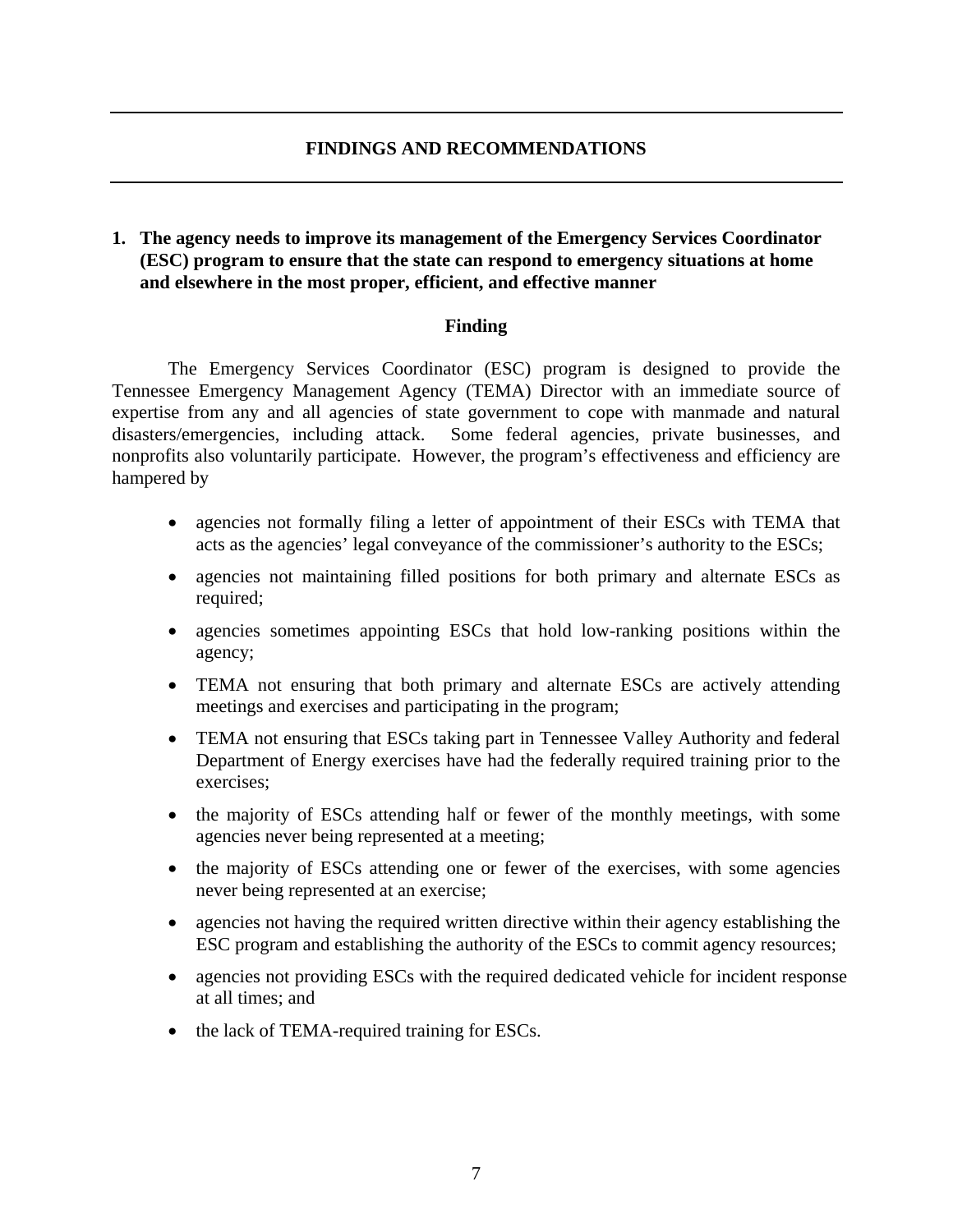# Program Requirements

 In 2000, the General Assembly passed legislation making it the responsibility of TEMA to prepare a Tennessee Emergency Management Plan and maintain an accountable ESC program. Statutory (Section 58-2-108, *Tennessee Code Annotated*), state plan, and ESC operations guide requirements include but are not limited to the following:

- the head of each executive department and independent agency is to select a primary and alternate ESC and notify TEMA, in writing, of the persons designated as ESCs and their contact information, and of any changes thereafter;
- the head of each department and agency is to prepare a directive that establishes the ESC program for their respective department, and provisions for notifying the State Emergency Operations Center duty officer of schedules and changes thereto;
- the head of each department and agency must ensure ESCs so appointed are empowered with the full authority to coordinate and direct all emergency response functions and services of the department commissioner;
- the ESC is responsible for coordinating with TEMA and reporting to that agency on emergency preparedness issues, preparing and maintaining emergency preparedness and post-disaster response and recovery plans for their agency, maintaining rosters of personnel to assist in disaster operations, and coordinating appropriate training for agency personnel;
- the ESC is responsible for ensuring that plans are developed for continuation of necessary agency functions, and suitable space is provided for personnel, equipment, and records essential for operations during times of emergency and/or disaster;
- upon the designation of the ESC, the department or agency is to provide the necessary equipment to the ESC as prescribed by TEMA for the performance of the duties of the ESC (a state vehicle equipped with a radio capable of communicating with the State Emergency Operations Center available for the on-call ESC's sole use at all times including weekends and holidays and after normal working hours because expected response time to the operations center after notification is 30 minutes or less);
- ESCs must participate in meetings, conferences, classes for training, exercises, and SEOC activation;
- alternate ESCs should be trained to the same degree as the primary ESC and updated continuously; and
- TEMA is to notify the Governor of compliance with this section.

# Appointments, Vacancies, and Attendance

Forty-seven agencies are required by the Tennessee Emergency Management Plan to have Emergency Services Coordinators. See table on the next page. (The 2005 plan was the most recent plan available during audit fieldwork.)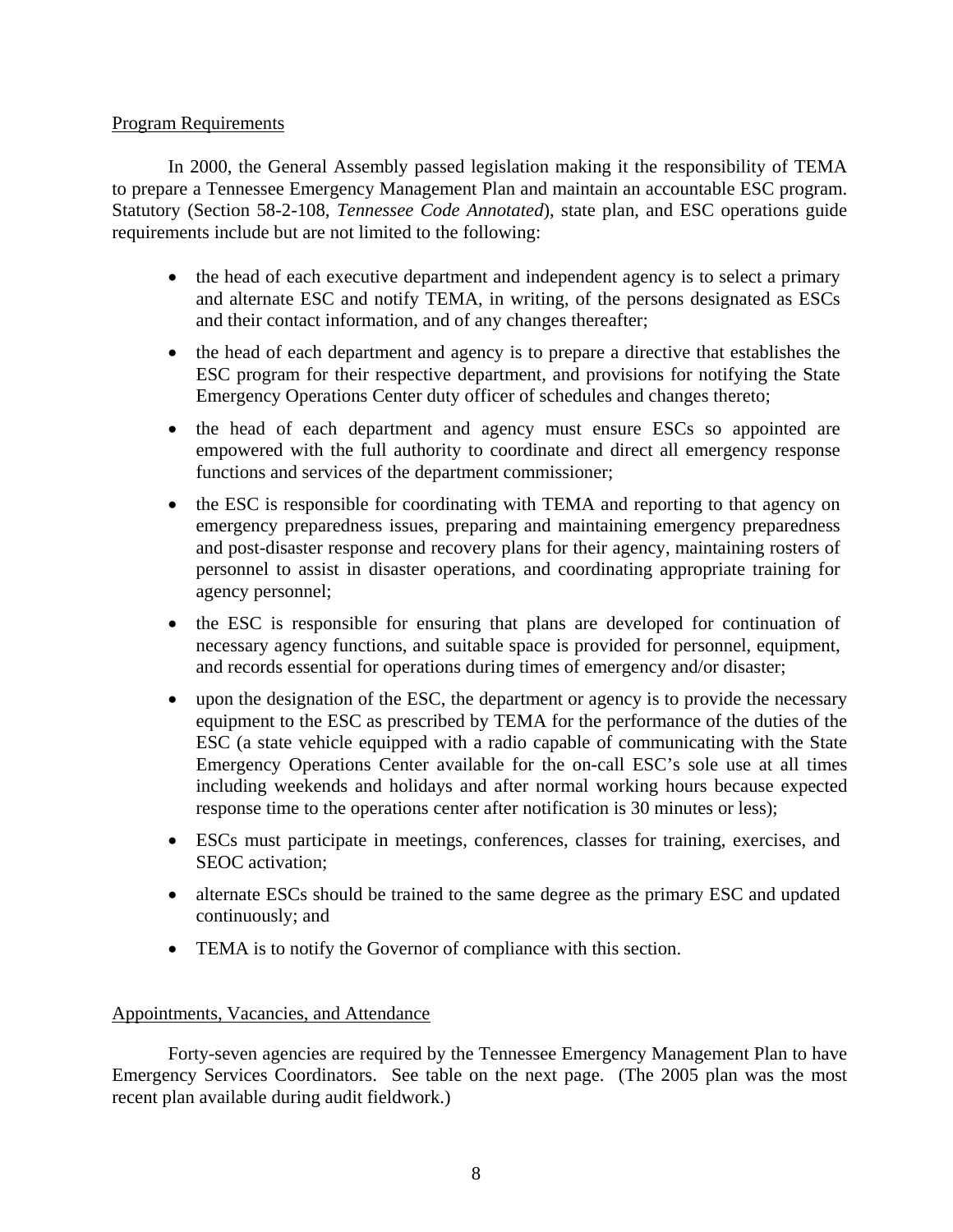# **Agencies Required by the 2005 Tennessee Emergency Management Plan to Have Emergency Services Coordinators**

Commission on Aging Department of Agriculture Department of Agriculture, Division of Forestry Alcoholic Beverage Commission American Red Cross AT&T BellSouth BellSouth Mobility Cellular One Civil Air Patrol U.S. Coast Guard Department of Children's Services Department of Commerce and Insurance, Fire Marshal's Office U.S. Army Corps of Engineers Department of Correction Department of Economic and Community Development Department of Education Department of Environment and Conservation, Bureau of State Parks Department of Environment and Conservation, Division of Radiological Health Department of Environment and Conservation, Division of Air Pollution Control Department of Environment and Conservation, Division of Solid Waste Management Department of Environment and Conservation, Water Programs Department of Finance and Administration Department of Finance and Administration, Office for Information Resources Department of Financial Institutions Department of General Services Department of Health Department of Health, Emergency Medical Services Department of Labor and Workforce Development **MCI** Department of Mental Health and Developmental Disabilities Military Department Department of Human Resources Tennessee Regulatory Authority Department of Revenue Department of Safety, Tennessee Highway Patrol, Commercial Vehicle Enforcement Department of General Services Salvation Army Tennessee Association of Rescue Squads Tennessee Bureau of Investigation Tennessee Valley Authority Department of Tourist Development Department of Transportation Tennessee Wildlife Resources Agency U.S. Sprint University of Tennessee System Volunteer Organizations Active in Disasters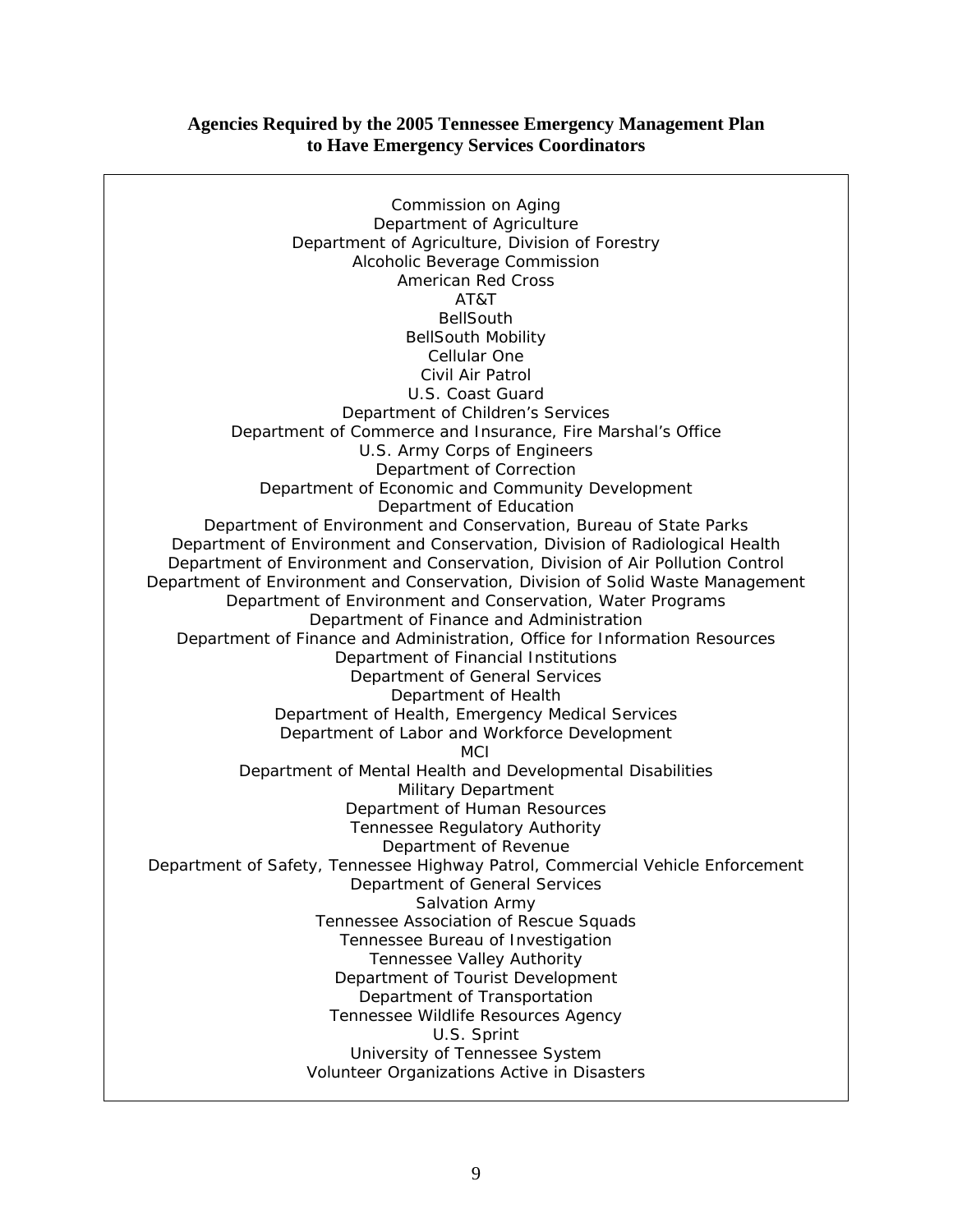However, as of January 19, 2007, there were 14 vacant positions (4 primary, 10 alternate) at agencies required to have ESCs. Also, there are 15 persons acting as ESCs that lack formal appointment and authorization letters from their agencies to TEMA.

In addition, according to TEMA officials, ESCs may sometimes not be comfortable exercising their full authority under the program because on a day-to-day operational basis they rank lower than some of those they are directing. Two alternate ESCs hold official job titles that could pose such a problem, particularly in light of agencies lacking the required written directive establishing the ESC program and ESC authority within the agencies—a Department of Environment and Conservation State Parks' alternate is a Building Maintenance Worker 3, and the Department of Children's Services' alternate is an Accounting Technician 1. Such a situation may indicate a lack of commitment by an agency to emergency preparedness and the ESC program.

In addition to problems concerning other state agencies' vacancies and appointments, TEMA does not monitor individual ESC attendance at monthly meetings and training exercises for excessive absenteeism. Instead, TEMA makes note from the manual sign-in logs whether an agency was represented by someone at the meetings and monitors to see if some are never attending. But TEMA cannot track some agency attendance because some agency ESCs located in East Tennessee opt to attend the meetings via teleconference from TEMA's regional office in Alcoa. It was not until December 2006 that TEMA began documenting Alcoa attendance by having attendees sign in.

A review of individual ESC monthly meeting attendance during calendar year 2006, based on ten manual and one computer sign-in logs, revealed that of the 48 required primary ESCs eligible to attend at least three meetings, only 16 (33%) attended at least half of the meetings. Of the 56 required alternate ESCs, only 9 (16%) attended at least half of the time. Among the ESCs from agencies and departments that voluntarily take part in the ESC program, the review found that of the 12 voluntary primary ESCs eligible to attend at least three meetings, only 3 (25%) attended at least half of the time. Of the 10 voluntary alternate ESCs, only one (10%) attended at least half of the time. Twenty-three agencies required to have ESCs were not represented in at least half of the monthly meetings. Of those agencies that voluntarily take part in the program, seven had no representation at monthly meetings more than half of the time.

A similar review of training exercise attendance during calendar year 2006 revealed that of the 46 required primary ESCs eligible to attend at least two of three exercises, only 19 (41%) attended more than half of the exercises. Of the 53 required alternate ESCs, only 8 (15%) attended more than half of the time. Among voluntary ESCs, of 13 voluntary primary ESCs, only 4 (31%) attended more than half of the time. Of the nine voluntary alternate ESCs, only two (22%) attended more than half of the exercises. Twenty agencies and departments (6 of which are voluntary participants) were never represented by an ESC at any of the training exercises held during calendar year 2006. (See Finding 2 for additional discussion of ESC training.)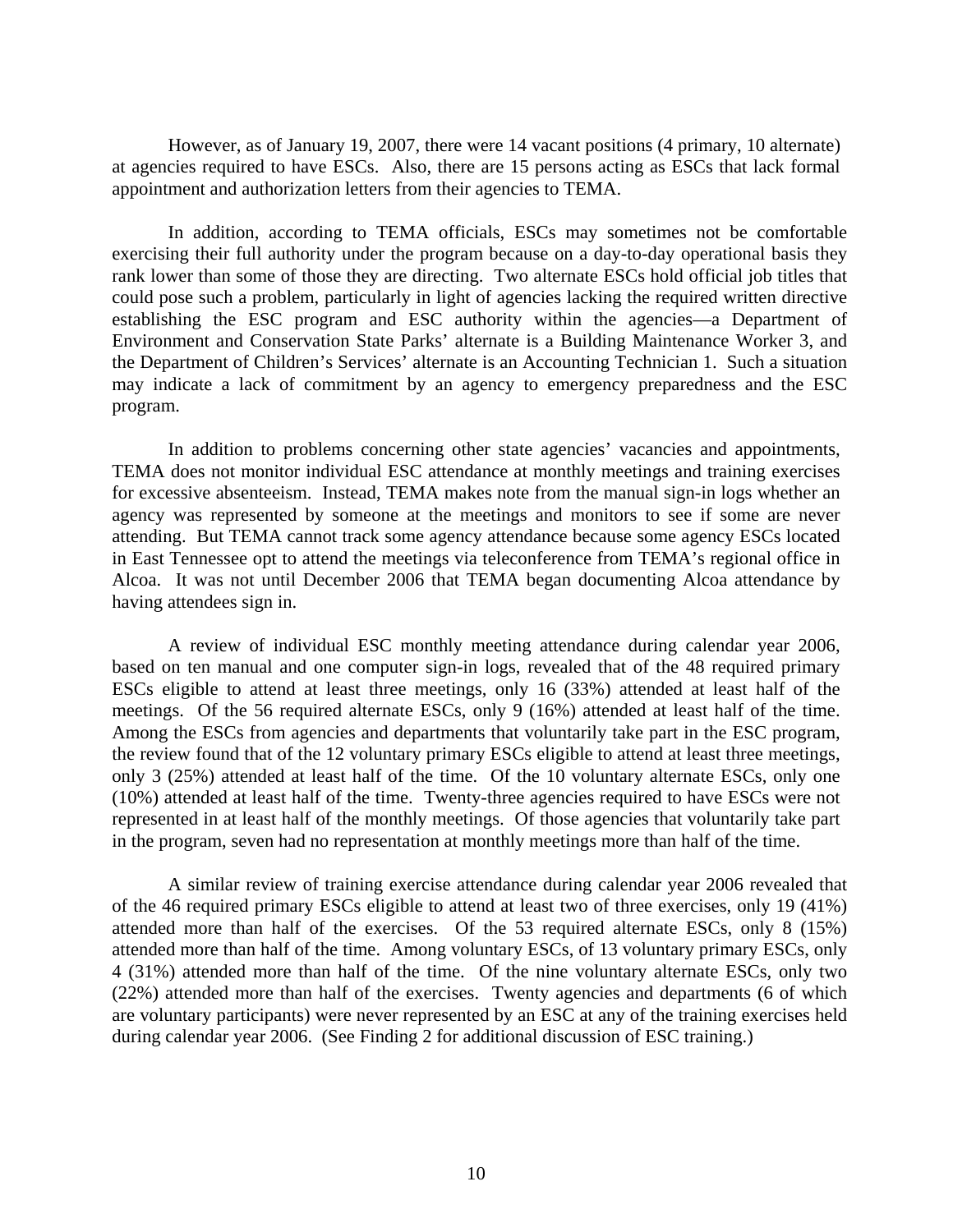### Agency Directives and Equipment

 The Tennessee Emergency Management Plan requires that each department or agency prepare a directive that establishes the ESC program for their respective department and specifies that the ESCs are empowered with the full authority to act on behalf of and coordinate and direct all emergency response functions and services of the commissioner/director of the department or agency. However, with the exception of the Tennessee Department of Transportation, no agency has this written directive. In addition, statute requires that the department or agency is to provide the necessary equipment to the ESC as prescribed by TEMA for the performance of the duties of the ESC. Within the Tennessee Emergency Management Plan, TEMA has specified that the agencies are to ensure that the ESC on-call has a state vehicle equipped with a radio capable of communicating with the State Emergency Operations Center available for his or her sole use at all times—including weekends, holidays, and after normal working hours—as expected response time to the center after notification is 30 minutes or less. We conducted a survey of 60 ESCs representing agencies on the Tennessee Emergency Management Advisory Committee. Based on a response rate of 58%, only 9 ESCs reported having a vehicle solely assigned to them full-time.

### **Recommendation**

The Director should take appropriate measures to ensure that appropriate written policies and procedures are developed and that specific staff are assigned to monitor and track the following to ensure that

- appointment and authorization letters of ESCs are obtained prior to an ESC taking office as evidence of the commissioner's delegation of authority;
- state departments and agencies develop the required written directive within the department or agency establishing the ESC program and the authority of the ESCs;
- ESCs actively participate and attend monthly meetings and exercises, that vacancies or excessive absences are brought to the appropriate commissioner's notice, and that the Governor's office be informed if the agency commissioner does not replace an ESC in a timely manner or if an entire agency is not represented at all at meetings or exercises;
- ESCs hold an appropriately high-level position within an agency to avoid the potential issue of directing staff that outrank the ESC in day-to-day operations;
- ESCs obtain and maintain necessary training and skills to perform their emergency management duties, are familiar with TEMA guidelines and equipment, and are upto-date with current emergency management practices and issues;
- ESCs have taken the required federal training prior to taking part in nuclear facility exercises; and
- state departments and agencies provide ESCs the equipment required by the Tennessee Emergency Management Plan.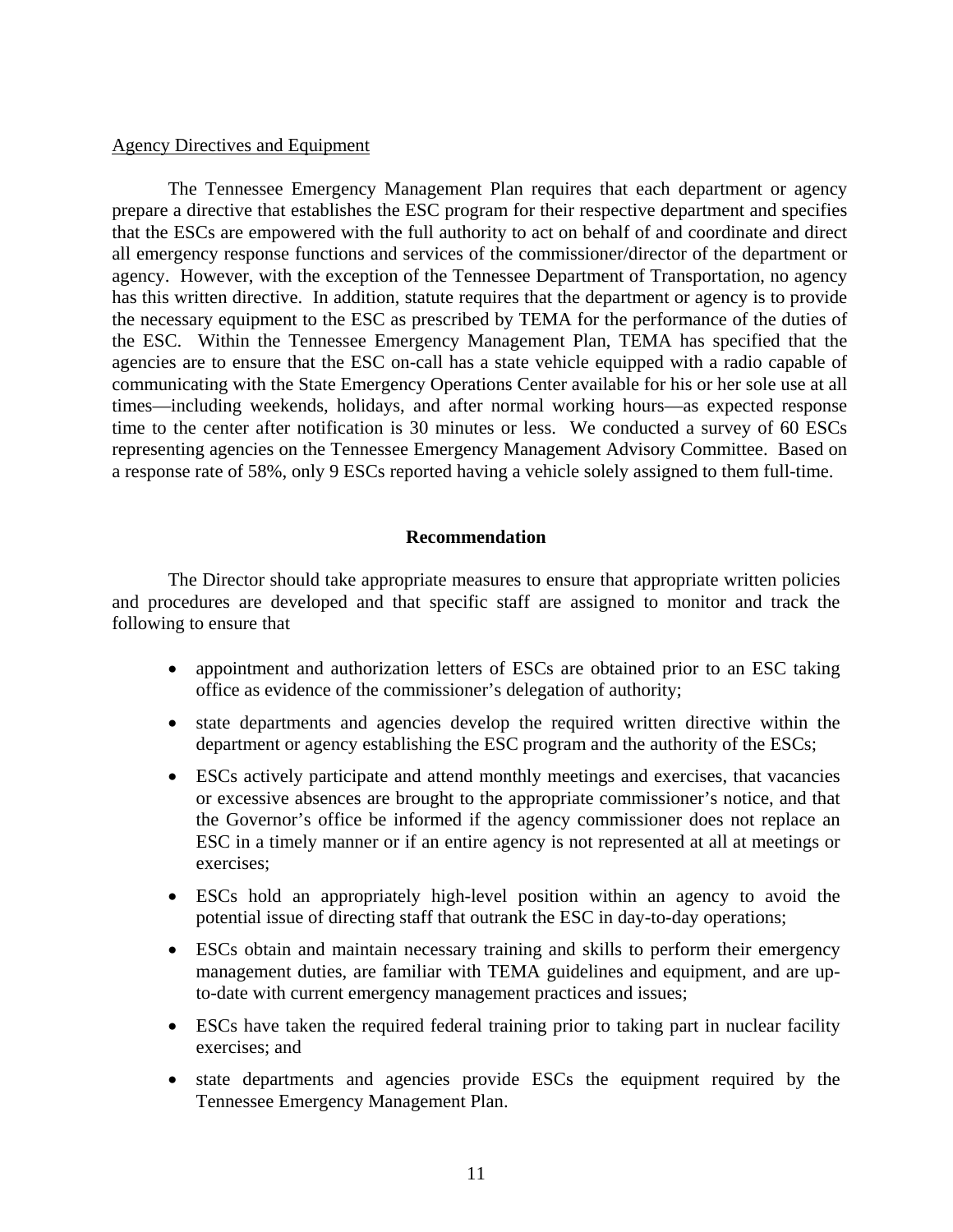# **Management's Comment**

We concur with the finding. Below is our response stating our direction to fulfill this requirement.

1. "Agencies not formally filing a letter of appointment."

TEMA Director has established a database file kept by his Executive Assistant that houses all ESC Appointment Letters. This system was established in January 2007 after the audit finding and recommendation. This system was established to comply with strict Emergency Management Compliance Program (EMAP) accreditation standards. EMAP peer review compliance investigators approved the new system as satisfactory and approved the agency for the highest certification award. The letters are open for inspection at present at the Director's office at 1220 Foster Ave.

- 2. "Agencies not maintaining filled positions for both primary and alternate ESCs." At present, due to the EMAP accreditation process, the agency has worked with all departments and agencies to assure all positions as filled. At this moment, ninety-five (95) percent of all ESC positions are filled. There is one unfilled primary and one unfilled alternate at present out of a potential 130 slots.
- 3. "Agencies sometimes appointing ESCs that hold minor positions within the agency."

As part of the EMAP National Accreditation process, Director Bassham initiated the formation of a guidance and policy advisory group made up of emergency service coordinators. The Tennessee Emergency Management Advisory Council (TEMAC) was established to address issues confronting the ESC system. Officer's elections, by-laws and organizational matters have been addressed during the first six of the monthly meetings. A survey of all ESC appointees has been conducted and the results have been presented to Director Bassham. The 15-member TEMAC has declared that one of its intentions is to provide guidance on how to ensure that Commissioner ESC appointments be conducted promptly and with importance placed in ensuring adequately representative personnel (higher-ranked within the appointing department).

4. "TEMA not ensuring that both primary and alternate ESCs are actively attending meetings and exercises and participating in the program." TEMA has implemented a new computerized sign-in system at all ESC meetings (WEBEOC) which will track ESC primary attendance at called monthly ESC meetings. There is a question about alternate attendance at the meetings. The State Emergency Operations Center (SEOC) physically can only seat the primary ESCs for the meetings. The alternates are only required to attend the meetings if the primary is unable. The alternates are required to attend training sessions for exercises or computer systems. In emergencies and real-event disasters, it has been written into the Tennessee Emergency Management Plan (TEMP) that the alternates would provide the second shift personnel for a 24-hour mission. Therefore, they would not be physically co-located in the SEOC at the same time as the primaries. There are only 85 seats in the SEOC and all federal and TEMA supervisory and non-governmental organizations must be seated (American Red Cross, AT & T, Salvation Army). It is TEMA's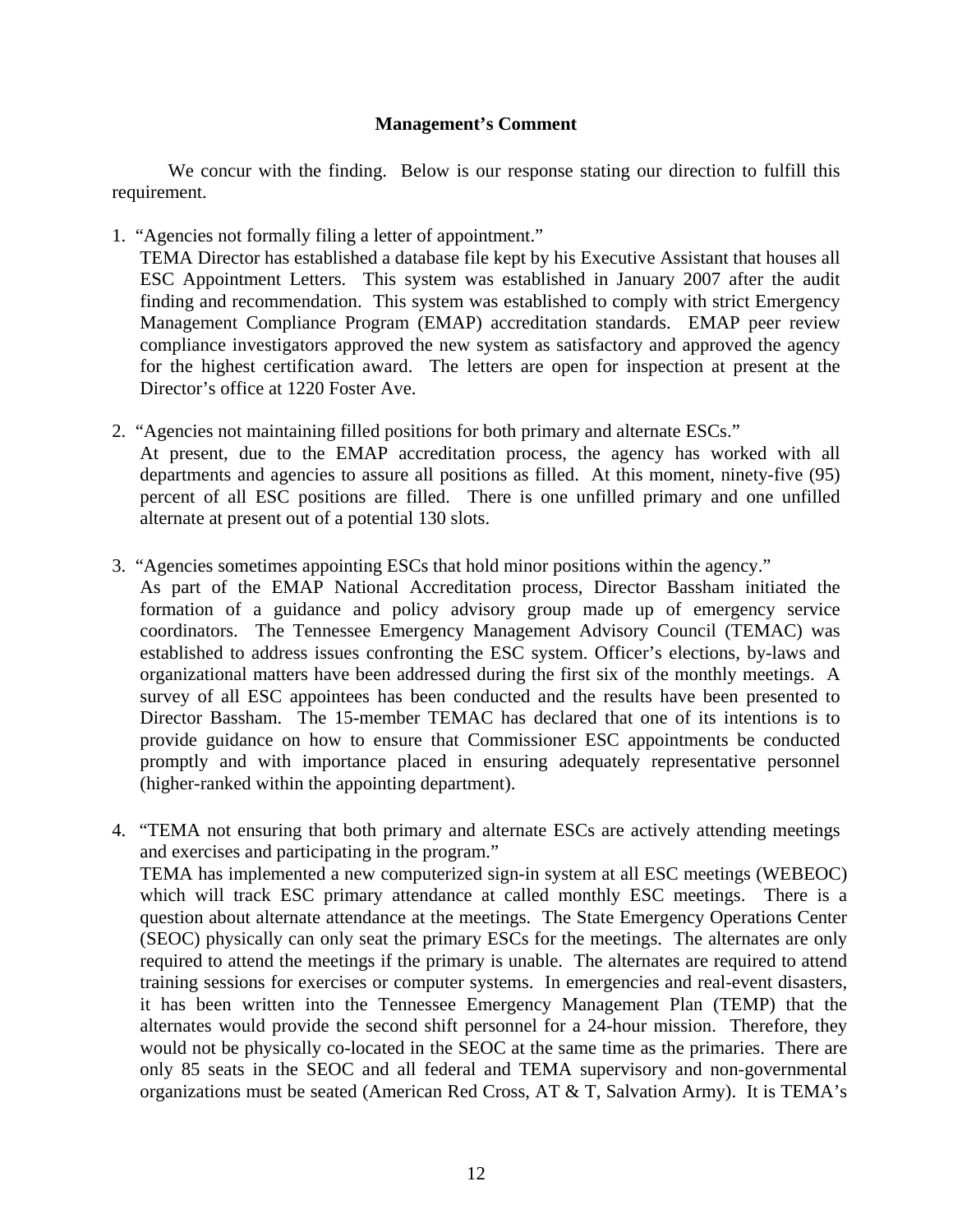opinion that implementing the WEBEOC tracking and information computer system and the TEMAC peer-review and policy guidance working group will alleviate most of the concerns in this recommendation.

5. "TEMA not assuring that ESCs are not taking part in TVA and DOE exercises and have had adequate training."

The TVA exercises for Sequoyah and Watts Bar Plants are graded by the Nuclear Regulatory Authority and the Department of Homeland Security (FEMA) as to the competency of the worker training conducted for the ESCs and the local responders surrounding the plants. The extremely intensive inspections conducted during the graded exercises also look at ESC participation and attendance. In 25 years of such graded exercises, the ESC program has never received a single deficiency remark. In fact, on 12 separate occasions the evaluators have noted the performance and training and dedication of the ESC participants as a "BEST PRACTICE" commendation. The evaluation remarks were used by NRC and DHS to model other jurisdictions' ESC programs. TEMA wishes to acknowledge that there is always room for improvement, and the agency continually strives to improve training opportunities and to encourage ESCs to attend as many meetings and sessions as they can without disrupting their permanent duty assignments in their respective departments and agencies.

- 6. "The majority of ESCs attending half or fewer of the month meetings."
	- In the ESC system, there are some departments and agencies which have been included in the system due to their very specialized assets or personnel. Many of these are private industry ESCs such as AT&T or Sprint and others are NGOs such as Red Cross or Salvation Army. They also may be federal partners such as the U.S. Coast Guard or Corps of Engineers. These specialized groups are carried on the ESC roster but do not have duties in every exercise or real-life emergency mission. The *Core* ESCs such as TDOT, Safety, Health, F&A, Military, TN Department of Environment and Conservation, TWRA, and Agriculture are represented at 100% of the monthly meetings and at all exercises no matter what the subject matter. The *national* ESCs, which are needed for special or unusual missions which call for one-time critical assets, have a superb record of attendance and performance when they are called for duty. So, in reality there are two levels of ESC membership and there must be two different measures of attendance.
- 7. "Majority of ESCs attending fewer than half the exercises." Identical explanation as Question # 6. See above.
- 8. "Agencies not having written directives within their agency establishing their ESC position and its responsibility and requirements."

TDOT has developed a *model* instrument which authorizes and integrates the ESC position and creates agency policy which delineates the emergency service program and the agency equipment requirements and the continuity of operations (COOP) standards into the department guidance documents. The TEMAC peer working group is reviewing and revising this model for use by all departments and agencies in state government. Distribution to all ESCs is expected within the next 60 days.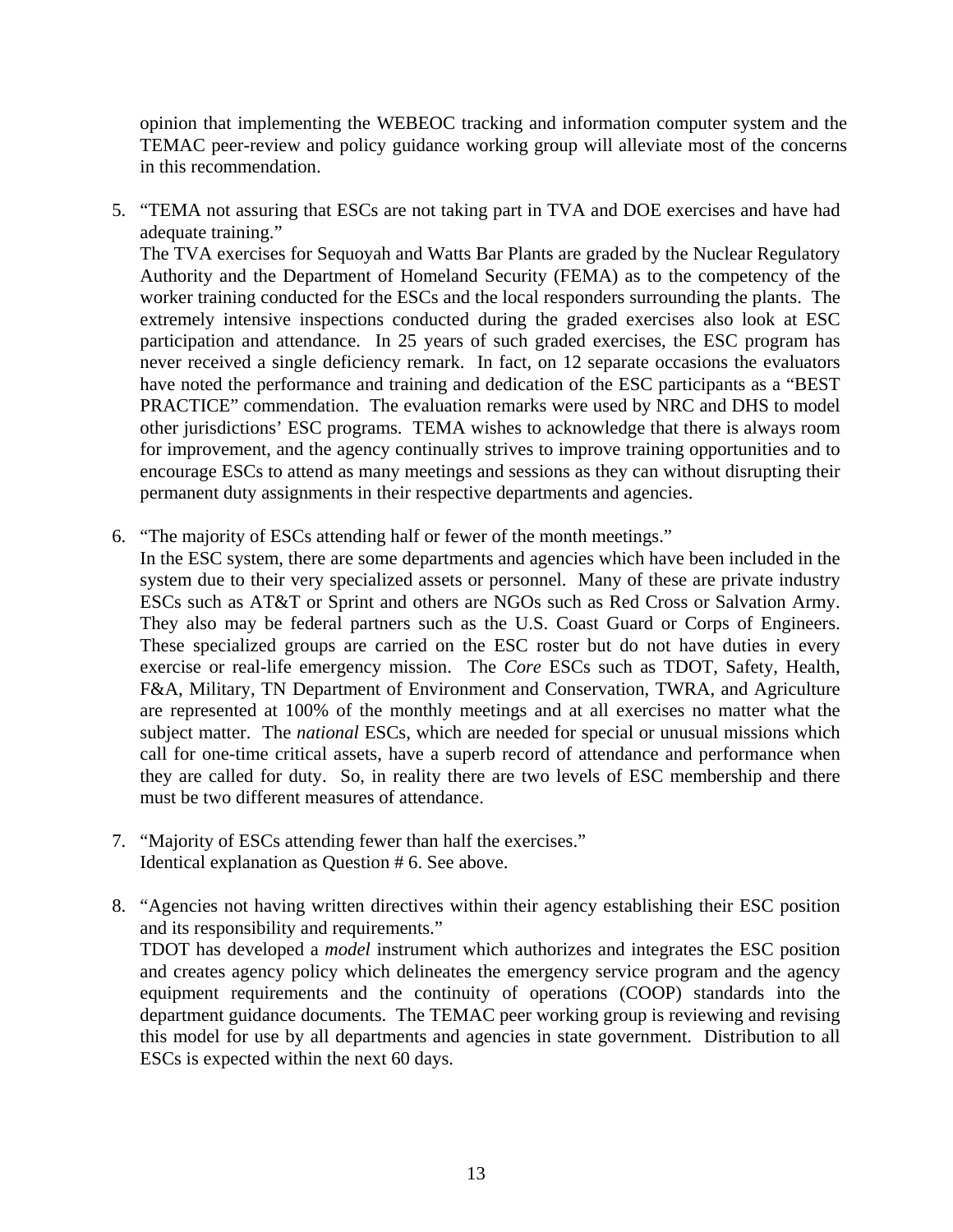- 9. "Agencies not providing ESCs with the required dedicated vehicle needed for mission response on a 24-hour basis." TEMA agrees with this finding completely. The TEMA Director has continually advised department commissioners that this is a critical finding. But, each agency handles its vehicle distribution in a different manner. There is no standard policy in effect by General Services or F&A which outlines for the commissioners that this transportation need is dictated by the T.C.A. and needs to be fulfilled. The Departments of Safety, Health, Environment and Conservation, and TDOT have all complied with this section of the T.C.A., but for others it is a difficult issue.
- 10. "Lack of TEMA required training for ESCs."

With the implementation of the Governor's Executive Order 37 which ordered the integration of NIMS training for all government responders, the level of required ESC training has experienced a quantum leap. This mandated federal emergency training has been completed by the majority of ESCs within the past 12 months, and a TEMA staff member has been assigned to track and compile the training requirements for forwarding to the Department of Homeland Security and FEMA. This is a continuing training initiative which will continually be addressed.

**2. TEMA lacks formal training policies, procedures, and requirements to ensure that agency staff and state department Emergency Services Coordinators are appropriately trained** 

# **Finding**

Per Section 58-2-106(b)(12), *Tennessee Code Annotated,* the Tennessee Emergency Management Agency (TEMA) is required to "implement training programs to improve the ability of state and local emergency management personnel to prepare and implement emergency management plans and programs." As part of this responsibility, TEMA is also to provide a continuous training program for agencies and individuals that could be called on to perform key roles in state and local response and recovery efforts. Statute also requires TEMA to maintain an accountable Emergency Services Coordinator (ESC) program. TEMA lays out the program scope and requirements to fulfill statutory responsibilities within the Tennessee Emergency Management Plan. ESCs, appointed by the head of each executive department and independent agency, are responsible for coordinating with TEMA and reporting to that agency on emergency preparedness issues, preparing and maintaining emergency preparedness and post-disaster response and recovery plans for their agency, maintaining rosters of personnel to assist in disaster operations, and coordinating appropriate training for agency personnel. Although TEMA is providing training, the agency has not established formal policies, procedures, and requirements regarding training for its own staff and its statutorily required Emergency Services Coordinator program.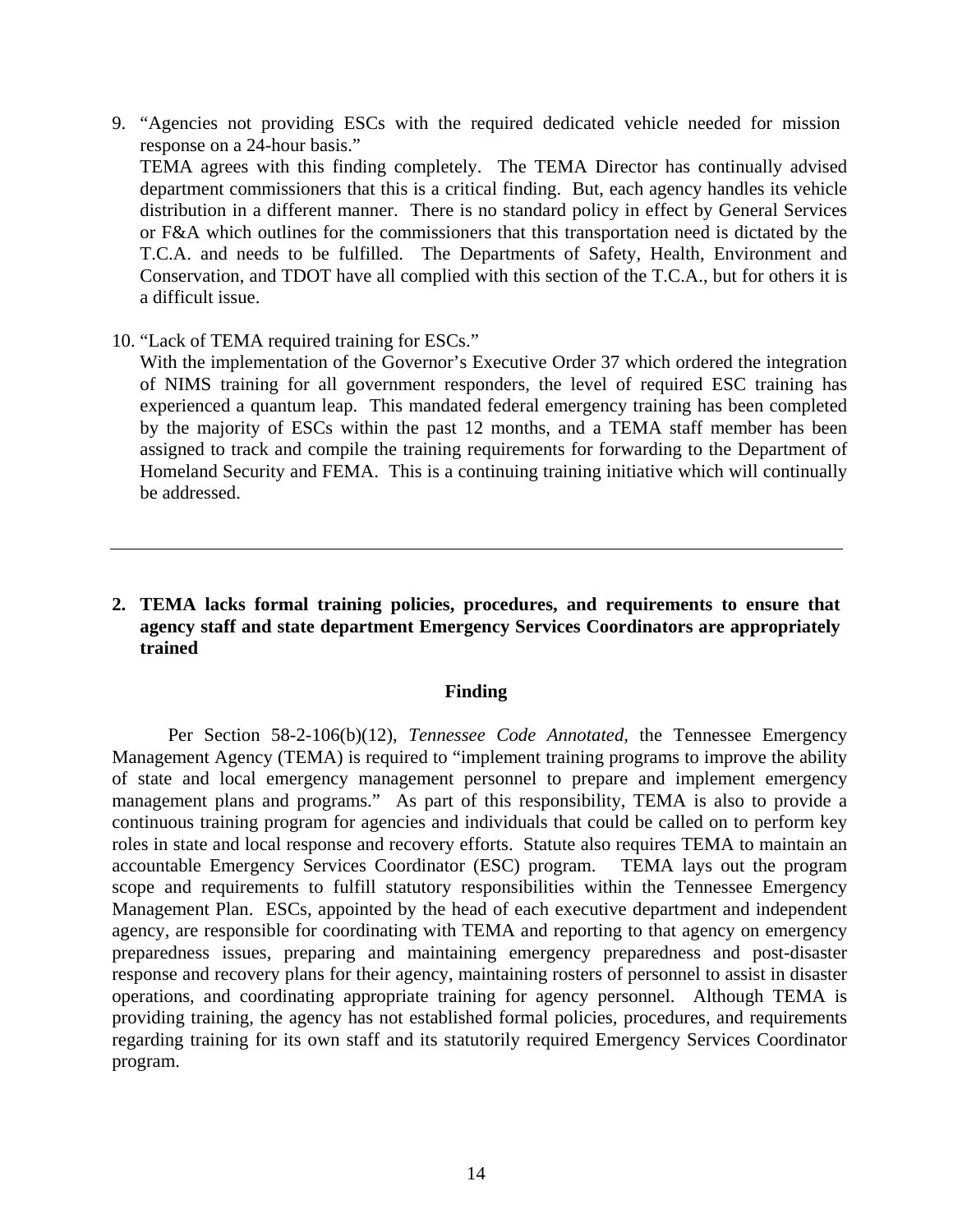While TEMA has no control over local emergency management personnel, it does have responsibility for the preparedness of its own staff and the personnel assigned from other state departments to the ESC program. However, there are few training requirements established for either of these groups. Federal regulations require those holding HAZMAT certification to take eight hours of continuing education annually. Some TEMA staff and state department ESCs may be required to hold HAZMAT certification as a condition of their day-to-day jobs. Certain federal agencies require all persons taking part in emergency drills at nuclear facilities to attend a specified annual course for emergency workers. Outside of these requirements, TEMA has no formal policies or procedures outlining training requirements (whether specific classes, subject matter, or hours of continuing professional education) for its staff and ESCs, other than the statements in the ESC Operations Guide that ESCs must participate in meetings, conferences, classes for training, exercises, and SEOC activation and that alternate ESCs must be as trained as primary ESCs.

We conducted a review of federal emergency worker class sign-in rosters and WebEOC (web-based emergency operations center software) exercise log-ins for calendar year 2006. We found that 14 of 44 ESCs participating in the May 2006 exercise at the Watts Bar nuclear facility, 23 of 50 ESCs participating in the August 2006 exercise at the Sequoyah nuclear facility, and 11 of the 35 ESCs participating in the October 2006 exercise at the Oak Ridge facility had not received the necessary training as required by the various federal agencies.

While TEMA does maintain a training database based on agency-provided training class sign-in rosters and staff's self-reported attendance of external training, the agency is not using this information to monitor the preparedness of its staff and ESCs. Without such monitoring, TEMA cannot ensure that its staff and ESCs obtain federally required training for nuclear facility exercises, stay current with their HAZMAT certifications, or have all appropriate training needed to perform their duties in the event of an emergency. TEMA officials concede that they do not monitor training received by TEMA staff, stating that it is the individual's responsibility to ensure that he or she has received the needed courses. There is no formal guidance or TEMArequired training for ESCs to ensure they have the skills and information needed to act in an emergency.

Without adequate training requirements, oversight, and monitoring, TEMA cannot ensure that the people tasked by the Governor and General Assembly to respond to emergencies on the state's behalf (TEMA staff and departmental ESCs) are properly prepared to perform their emergency duties.

#### **Recommendation**

 To ensure that Tennessee Emergency Management Agency staff maintain necessary skills and are up-to-date with current emergency management practices and issues, the Director and agency management should develop continuing education policies and procedures and annual training requirements for its staff and a monitoring system to alert management when thresholds are not met. In addition, TEMA leadership should formally consider staff failures to meet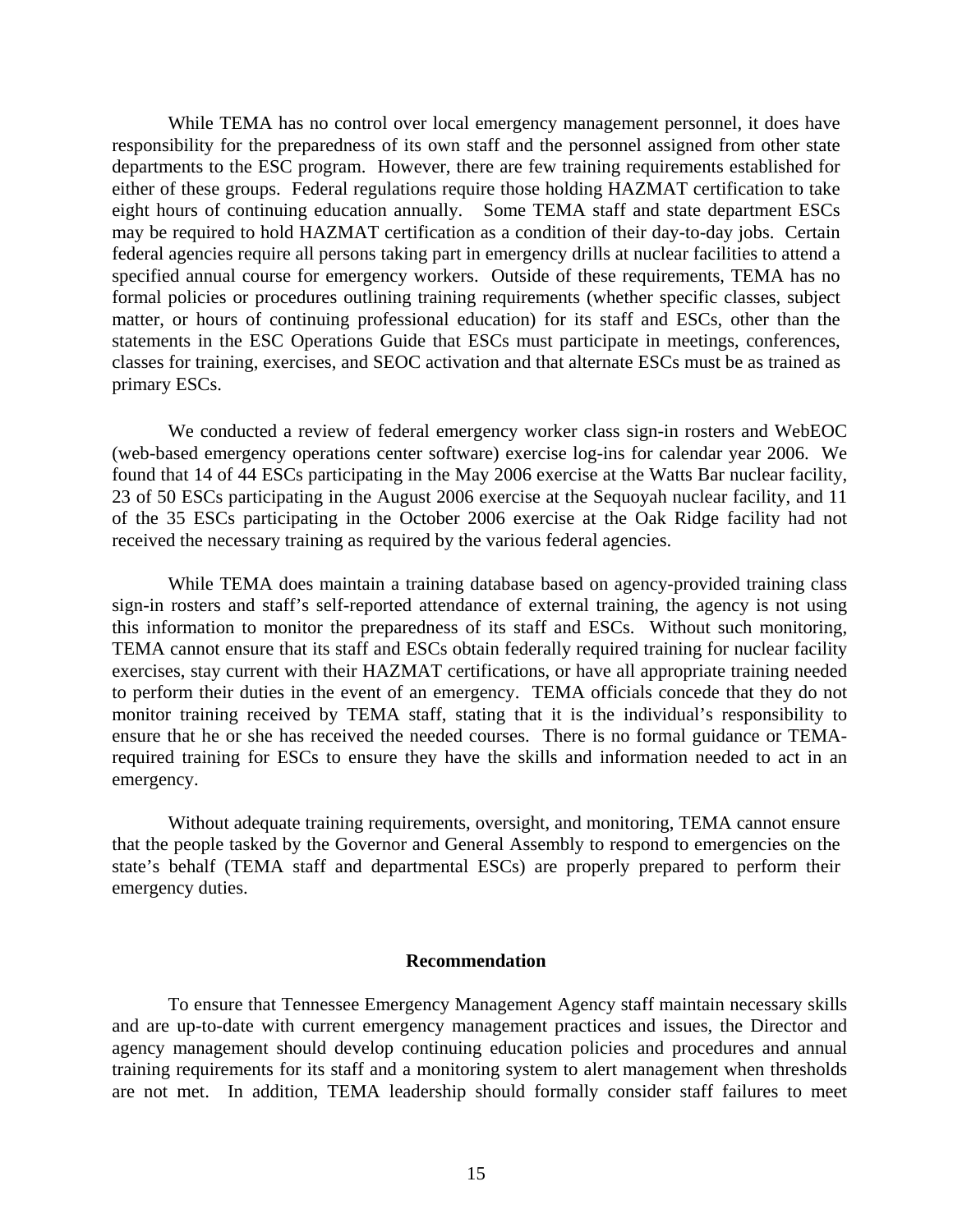minimum standards of readiness in performance evaluations and staffing decisions. Similar policies, procedures, and requirements should be established for appointees to the agency's Emergency Services Coordinator program to ensure that such personnel are trained to work with TEMA and its equipment and are up-to-date on emergency management practices and issues.

When TEMA leadership determines that other agencies are not ensuring that appointees are meeting these requirements and/or that these agencies have not adequately implemented such policies, procedures, and requirements, the TEMA Director should notify the Governor's office.

# **Management's Comment**

We do concur with this finding. Below is our statement in regard to the changes that have taken place or that are in process to correct this finding.

- A. TEMA Training Requirements will be found:
	- In the Tennessee Emergency Management Strategic Plan 2007-2010 on page 5, under the Training Objectives-Milestones, training requirements for TEMA Staff, state and local responders, and ESC are assigned.
	- In the Emergency Services Coordinators Operations Guide, on page 4 in section 5, "TEMA Requires that all ESC's meet the NIMS compliance standards."
	- In the TEMA Area Coordinators Operations Guide, on page 30 in Annex D, is a list of "Required Before Assuming Full Duties" for TEMA Area Coordinators and Local Emergency Management Directors.
- B. Documentation of TEMA Required Training:
	- The 2007 ESC Meeting Training Agenda
	- Supporting Class Rosters
- **3. Federal Emergency Management Performance Grant funds may not be disbursed to counties that are at greatest risk and need them the most because of a lack of standardized applications for funding; objective criteria for assessing county risk factors, eligibility, and post-award performance; and a formal process for prioritizing funds disbursement**

# **Finding**

The Emergency Management Performance Grant program is a federal program that provides funding to enhance states' and urban areas' emergency management and catastrophic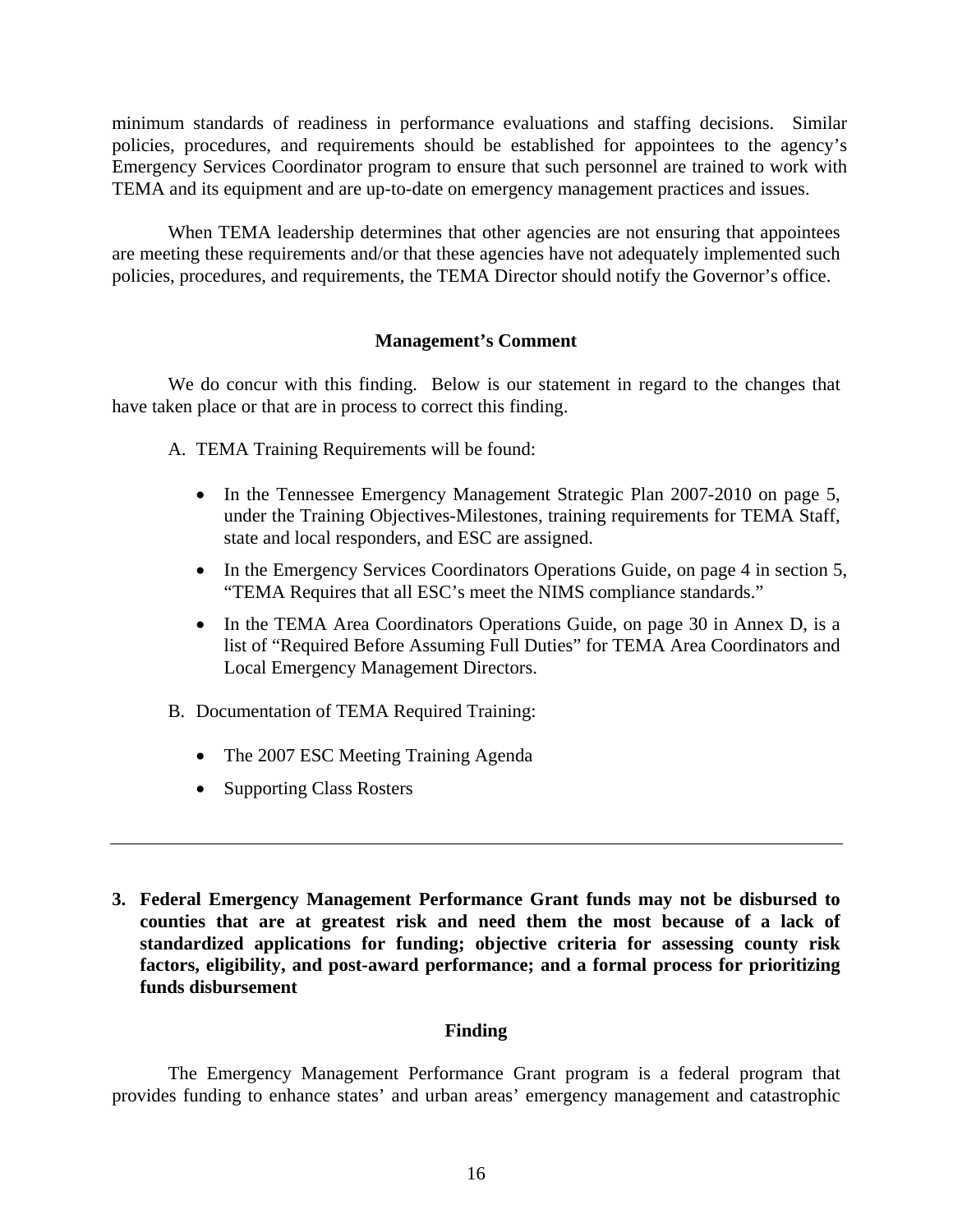planning capabilities and to leverage regional resources. The program requires a 50/50 funding match by award recipients. For fiscal year 2006, Tennessee received approximately \$3.5 million dollars, 46% (about \$1.6 million) of which was passed on by the Tennessee Emergency Management Agency (TEMA) to 61 of the state's 95 counties. See Appendix 2.

 During our review, we observed a lack of documentation and objectivity in the Emergency Management Performance Grant program process in regard to the subgrantee application and prioritization process. Counties do not formally apply for the grant. Informal discussions are held between TEMA regional staff and counties who wish to receive funds. During this informal process, TEMA regional staff determine whether the county meets program guidelines and whether to recommend funding to the Director. If recommended, counties are asked to make a formal request for grant funds. TEMA conducts no formal analyses of requesting counties' current situation and emergency management plans linking them to annual federally defined state emergency planning goals and priorities. [The goals address such areas as hazard identification, hazard mitigation, communication, and training.] While TEMA regional directors submit their regional prioritized wish lists for each year's grants, there is no documented, statewide, standard risk-based prioritization formula and process ensuring that the counties most at risk and in need of the most help receive higher priority rankings when funds are disbursed. Only after a county has been approved to receive funds do TEMA and the county create a Project Worksheet detailing what funds will be used for and that activities are in alignment with state emergency management goals.

While the federal Emergency Management Performance Grant program does not regulate how states disburse funds to the local emergency management agencies, in terms of best practices, the auditors believe a certain level of structure is necessary to ensure objective decision-making. Without a formal detailed application, a pre-defined risk-based prioritization system for awarding funds, and a post-award process that evaluates whether counties are meeting their goals and objectives, there is little documented objectivity on record to support TEMA's decisions or to suggest that the grant funds are being disbursed most effectively to meet the state's emergency management goals and needs.

#### **Recommendation**

TEMA should consider developing a formal application and an objective, documented scoring system for applications, based on risk levels and the state's Emergency Management Performance Grant goals. This would help TEMA to identify which counties should participate in funding and to support prioritized rankings clear of outside influences. The applications and the corresponding assessment scores should then be periodically reviewed for performance by program management on a statewide, not just a regional, basis.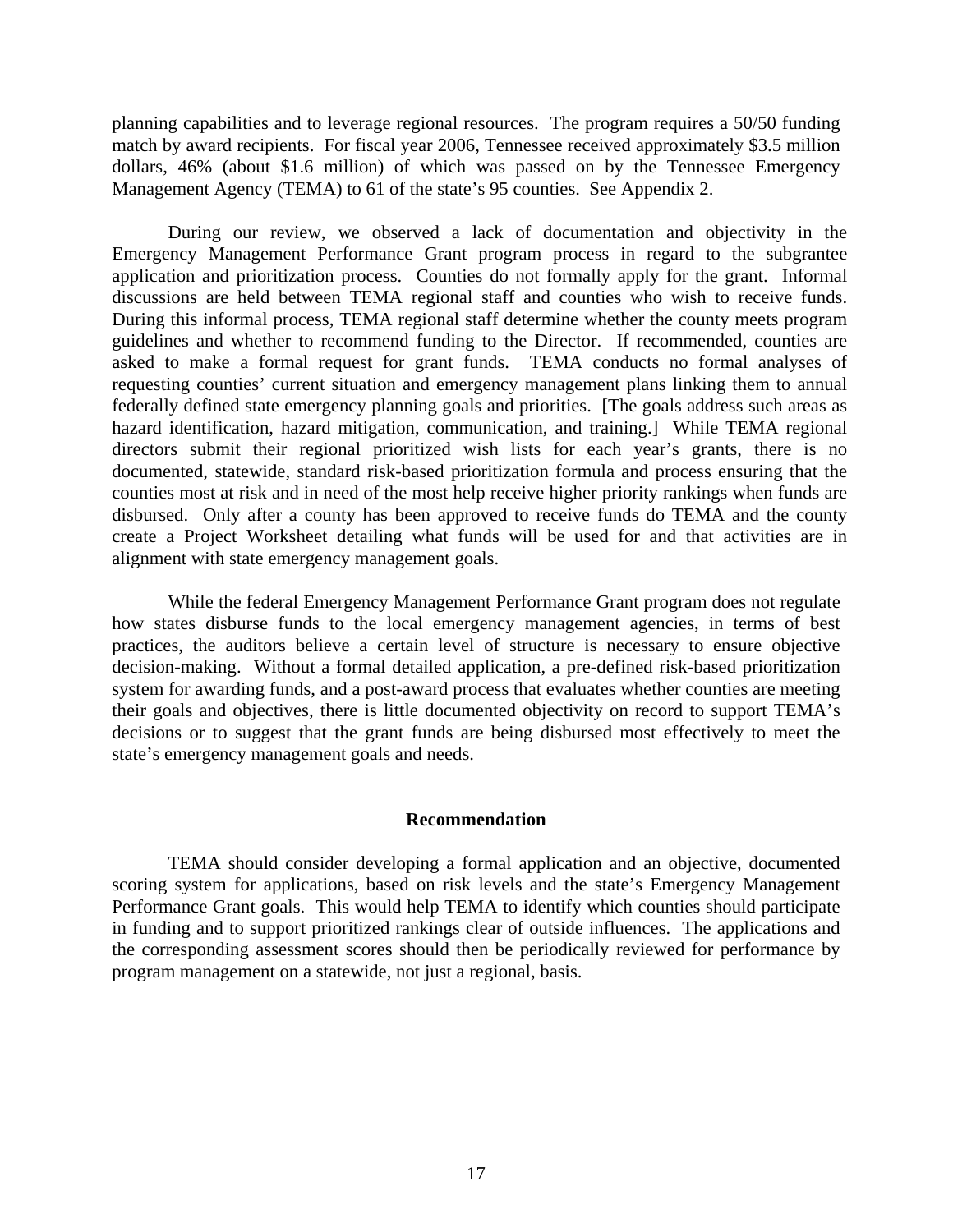#### **Management's Comment**

We do concur with the finding. While the Emergency Management Performance Grant (EMPG) program is discretionary funding and does not have a requirement to pass through funding the local governments, TEMA has always tried to pass-through as much funding as feasible. The prioritization process, in the past, had not been fully documented, but it is based on past performance, risk, and ability to meet program requirements. The regional staffs are an integral part of assessing the needs and capabilities of the counties they work with on a daily basis. There have been several assessments from other programs that have helped in identifying risk. These assessments were from National NIMCAST, Hazard Mitigation, and Homeland Security.

Program management will work with the regions to develop an initial funding availability document in which the county can state whether or not they are interested in and can meet the requirements of the program. This document can include items such as contact information, current participant in program, and a checklist of capability to meet program requirements. This document will be signed by the local Emergency Management Agency (EMA) director and the county mayor if the county is interested in participating in the EMPG program. Counties not interested in participating will not be a part of the assessment where they are ranked for funding disbursement.

Program management will work with the regions to develop a standardized assessment tool in which to rank the counties for the disbursement of EMPG funds. This assessment tool can include ranking for all or some of these: past performance, risk, need, an Emergency Management Agency established by local law, a full-time Emergency Management Director hired or appointed in accordance with the TCA and who is an employee of the jurisdiction, in compliance with Title VI of the Civil Rights Act of 1964, an approved personnel merit system, a state approved Basic Emergency Operations Plan (BEOP), in compliance with the TCA on Emergency Management, and capability to meet program requirements.

Based on these findings, the recommendations for funding disbursement will still be made by each regional director and approved by the TEMA Director.

# **4. The agency is not properly monitoring subgrantees for program and financial compliance according to state and federal guidelines**

#### **Finding**

In January 2006, the Office of Grants & Training, U.S. Department of Homeland Security, found that TEMA was not performing subgrantee monitoring activities for Homeland Security and Emergency Management Performance Grant funds as required by both state Department of Finance and Administration Policy 22 and OMB Circular A-133.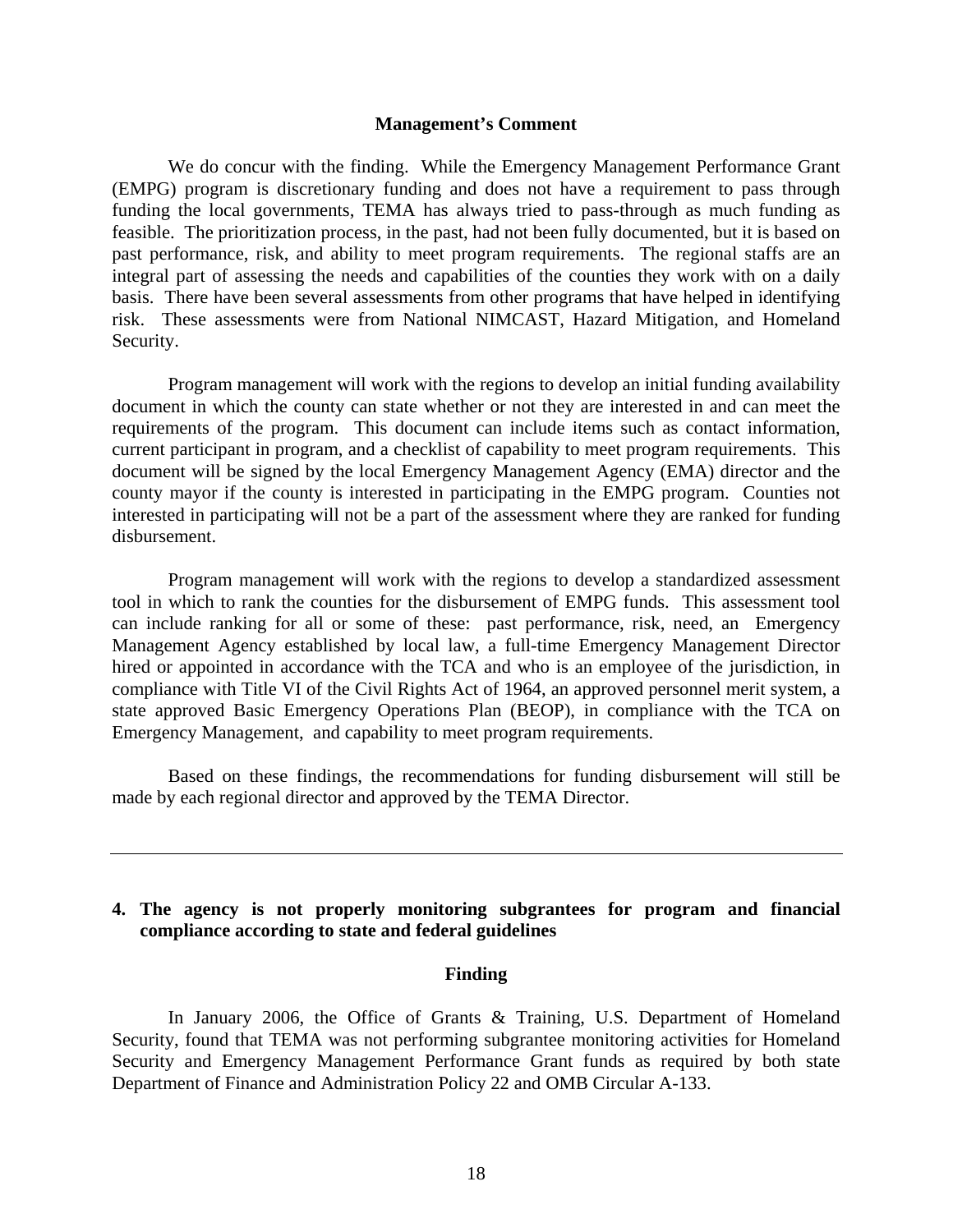Policy 22 defines monitoring as the review process used to determine a subrecipient's compliance with the requirements of a state or federal program. The policy further states that there should be a separate monitoring staff from program operations. Policy 22 cites as a basis for its authority Office of Management and Budget (OMB) Circular A-133, "Audits of States, Local Governments, and Non-profit Organizations." OMB A-133, subpart D.400d(3), indicates that a pass-through entity should monitor the activities of subrecipients to ensure federal awards are used for authorized purposes in compliance with laws, regulations, contract provisions, or grant agreements, and that performance goals are achieved. Not following the policies and guidelines could result in the misuse of awarded funds and cause the state to suffer penalties and/or decreased funds.

In February 2007, TEMA informed the Office of Grants and Training and state auditors that the program monitor position has been filled only sporadically since September 2004 and had been vacant since July 2006. TEMA staff further stated that hiring a monitor is on hold because the Military Department is awaiting approval to move the position under the Administrative Services Division of the Military Department and out of TEMA.

#### **Recommendation**

Until the formal transfer of the program monitor position to the Military Department's Administrative Services Division, the agency should maintain a person in that position and ensure that proper subgrantee monitoring is being conducted. TEMA officials should take steps to ensure that when the position is moved, the function of the position still serves to monitor subgrantees for program compliance.

#### **Management's Comment**

We concur in part that program monitoring was deficient in the areas of formalized site visits and reporting as outlined by the Subrecipient Monitoring Plan. However, we do not concur in part seeing that the programs were monitored in accordance with federal and state regulations through coordination by the appropriate program managers with federal, state, and local representatives.

Department of Military (DOM) has a subrecipient monitoring plan in place. This plan identifies all Homeland Security and other federal agency contracts as low risk. The program monitoring position originally resided under the Tennessee Emergency Management Agency (TEMA). However, DOM recently transitioned this responsibility from TEMA to the Office of Internal Review. The Office of Internal Review has completed monitoring in guidance with the current Subrecipient Monitoring Plan. The Office of Internal Review is currently working on the FY08 Subrecipient Plan.

However, please note that the program staff within TEMA make regular on-site visits in regard to the Homeland Security contracts. These on-site visits are to check the status of the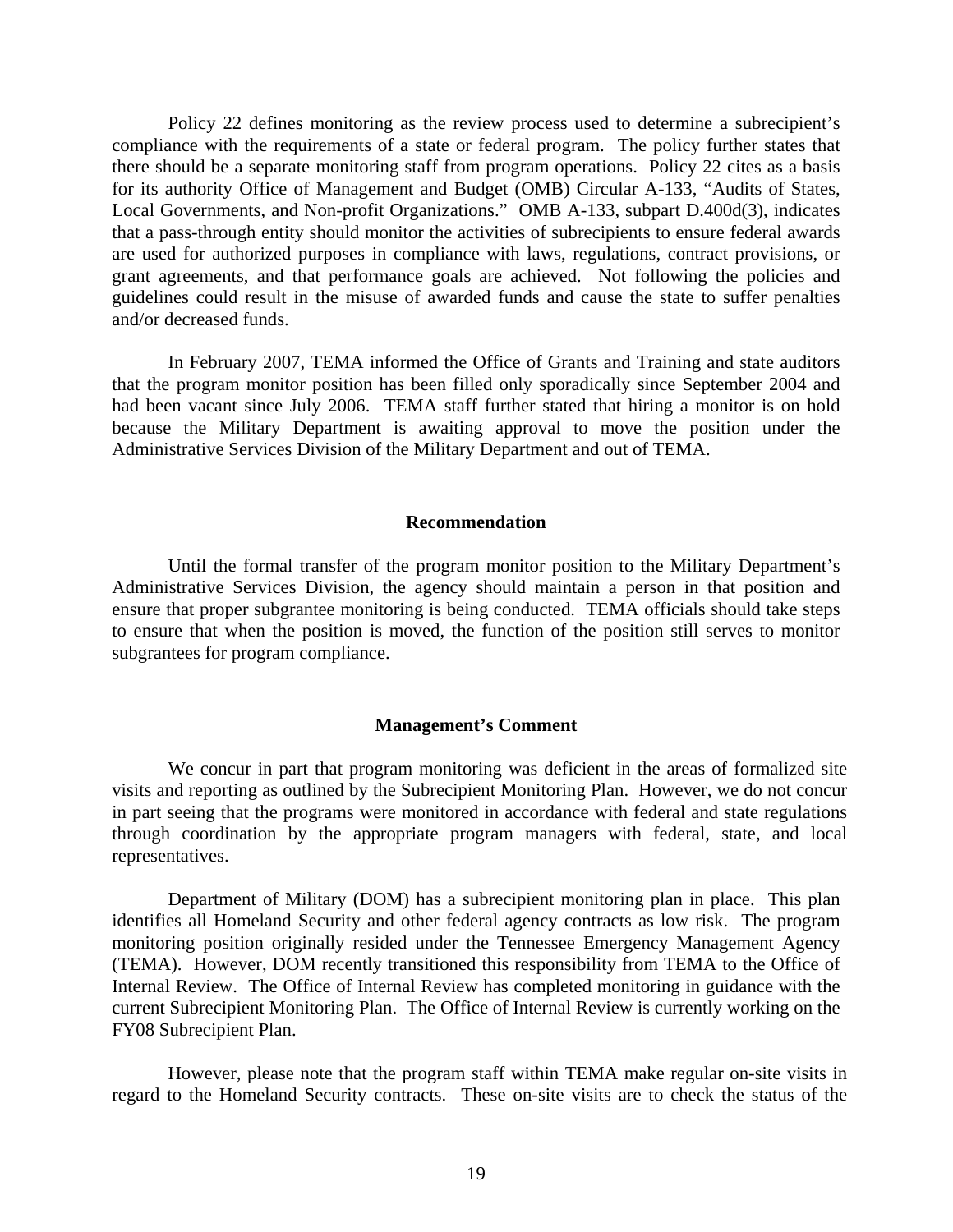contracts and to assist the counties with any issues that they may have. TEMA also receives adequate backup documentation, including invoices, purchase orders, and bid documents, from the counties before reimbursements are made. This ensures that the federal awards are used for authorized purposes in compliance with the federal laws and regulations. Also, another process control is the Title VI Coordinator, who will not process a contract as well as release a payment request, if the recipient is not in compliance. In addition to the above, an inspection at the federal and state levels is performed at the contract closeout, in order to inspect the work and review the final documentation provided. TEMA also receives Bi-Annual Reports from the counties on the status of each Homeland Security contract. This report represents the status of projects associated with each contract. The Bi-Annual reports are also submitted to Department of Homeland Security. Another oversight TEMA has in place is the employment of area coordinators throughout the state. Each county is assigned an area coordinator. The area coordinator assists the local counties with planning and execution of the contract. The area coordinators regularly visit these counties and assist the program staff with any issue that may arise with the counties in regard to the Homeland Security contracts.

**5. The agency lacks written emergency management plan review policies and procedures and lacks complete documentation that staff have reviewed political subdivisions' emergency management plans for conformity with the Tennessee Emergency Management Plan, thereby increasing management's risk of statutory noncompliance and increasing the risk that local emergency management plans are not adequate and appropriate and might hamper an emergency response** 

#### **Finding**

A review of Tennessee Emergency Management Agency (TEMA) files documenting the existence of county emergency management plans and TEMA's approval of them revealed that 21 counties' files did not have a letter documenting the latest plan review and approval by TEMA. One county's file had an undated approval letter. Agency staff provided an additional four dated but unsigned letters for four counties from computer files.

 According to Section 58-2-106(b)(2), (3), and (4), *Tennessee Code Annotated*, TEMA is responsible for adopting standards and requirements for county emergency management plans that include ensuring that the plans are coordinated and consistent with the Tennessee Emergency Management Plan (TEMP); assisting political subdivisions in preparing and maintaining emergency management plans; and periodically reviewing such plans for consistency with the TEMP and standards and requirements adopted under this section. There are no written policies and procedures concerning these statutory requirements for program management and staff reference. The director of the Planning, Exercising, and Training Division states that TEMA normally asks each county to completely renew and revise its emergency management plans every four years. Approximately 50 of the 95 counties have full-time, paid local emergency management directors capable of producing these revisions. However, the other approximately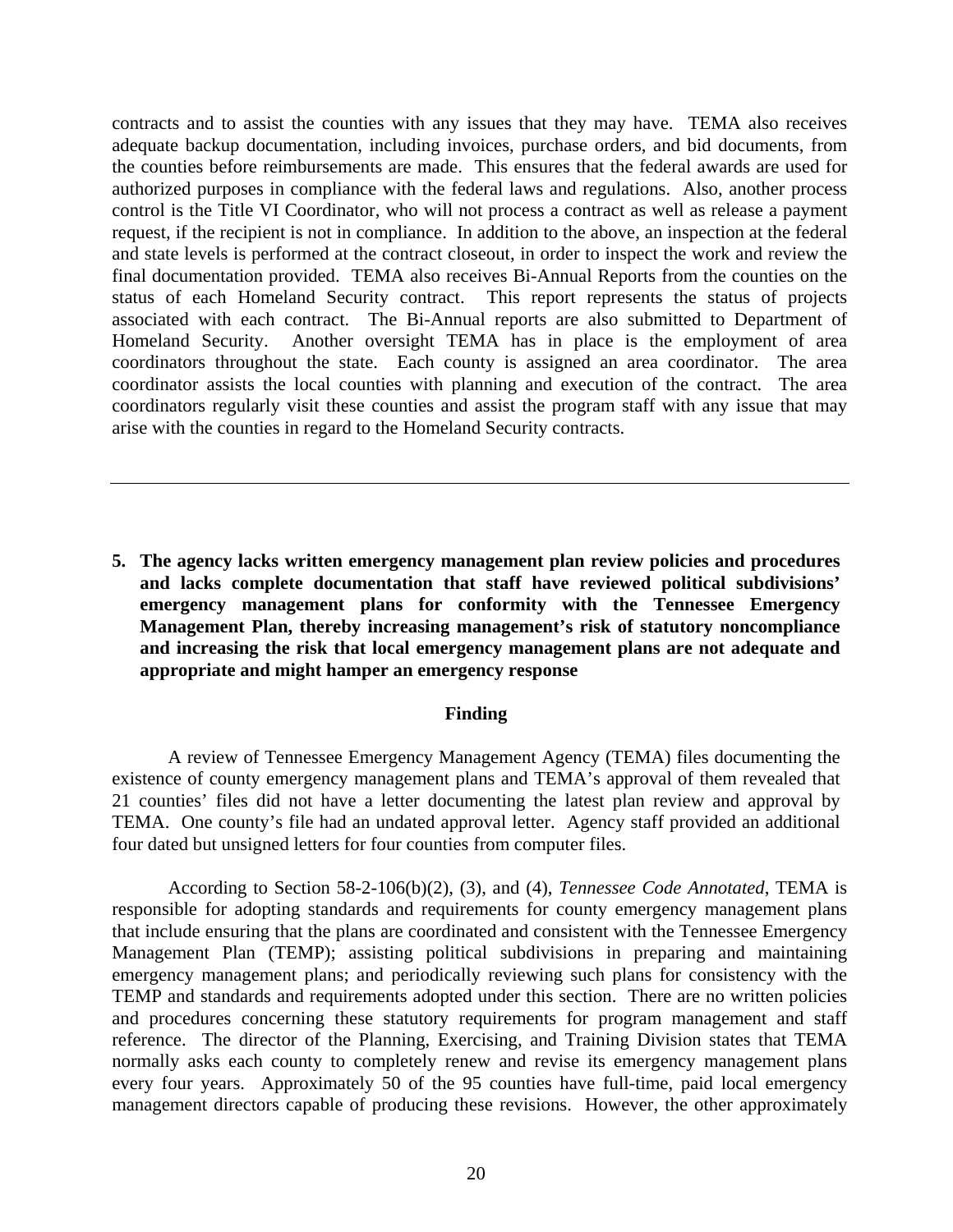45 counties have volunteer directors with very limited resources and time to make plan revisions. TEMA's regional office planners do the preliminary oversight of (and, in the case of counties with volunteer directors, the actual revision of) local plans before they are forwarded to the central office. The standing procedure is to develop and execute a staggered schedule which addresses these most difficult counties on a regional basis, allowing agency staff to do several each quarter and meet the requirement to have all plans renewed and reviewed within a four-year term. At the central office, the division director and another planner review all of the counties' plans for compliance with the TEMP and structural soundness relative to local policy. If approved, a formal letter is sent to the county mayor and local emergency management director documenting TEMA's approval. A copy of this approval letter is to be kept on file at the TEMA central office until the next scheduled review.

 Without written policies and procedures and complete documentation of plan reviews and approvals, the agency cannot ensure that current and future staff fulfill statutory requirements regularly, consistently, and completely. If county emergency management plans are not regularly reviewed for compliance with the state's plan, the risk increases that counties will not be able to mount a proper emergency response or to coordinate response efforts with state resources.

#### **Recommendation**

 The Planning, Exercising, and Training Division should develop written policies and procedures governing the receipt, review, and approval of political subdivisions' emergency management plans. Through periodic review, the division should ensure that complete documentation is maintained of its review and approval of county emergency management plans so that management can be assured that statutorily required tasks are completed.

#### **Management's Comment**

We do concur with the finding. In the past, the Planning Directorate, the Planner in charge of Local Plans, and the applicable Regional Planner were responsible for reviewing and approving/disapproving the local basic emergency operations plan (BEOP). These individuals are highly trained and knowledgeable in the emergency management field. To have the approved planning content in a local BEOP meant the plan must mirror the state plan (TEMP)—meaning the plan had an Introduction section, a Basic section, and 16 Emergency Support Functions (ESFs). A local county Basic Emergency Operations plan will include: the 16 ESFs and assigns responsibility by functions; will be signed by the County Mayor/County Executive; and will include a Terrorism Annex, an Avian Flu/Pandemic plan, and a Mass Casualty/Mass Fatality Plan. All of these items are part of the Tennessee Emergency Management Plan. Also, the West Tennessee Regional Directorate used one county's BEOP, which met the standards, as an example for the rest of the counties to use. The regions have a five-year rotation schedule for the updating of county plans. The counties are aware of the rotation schedule.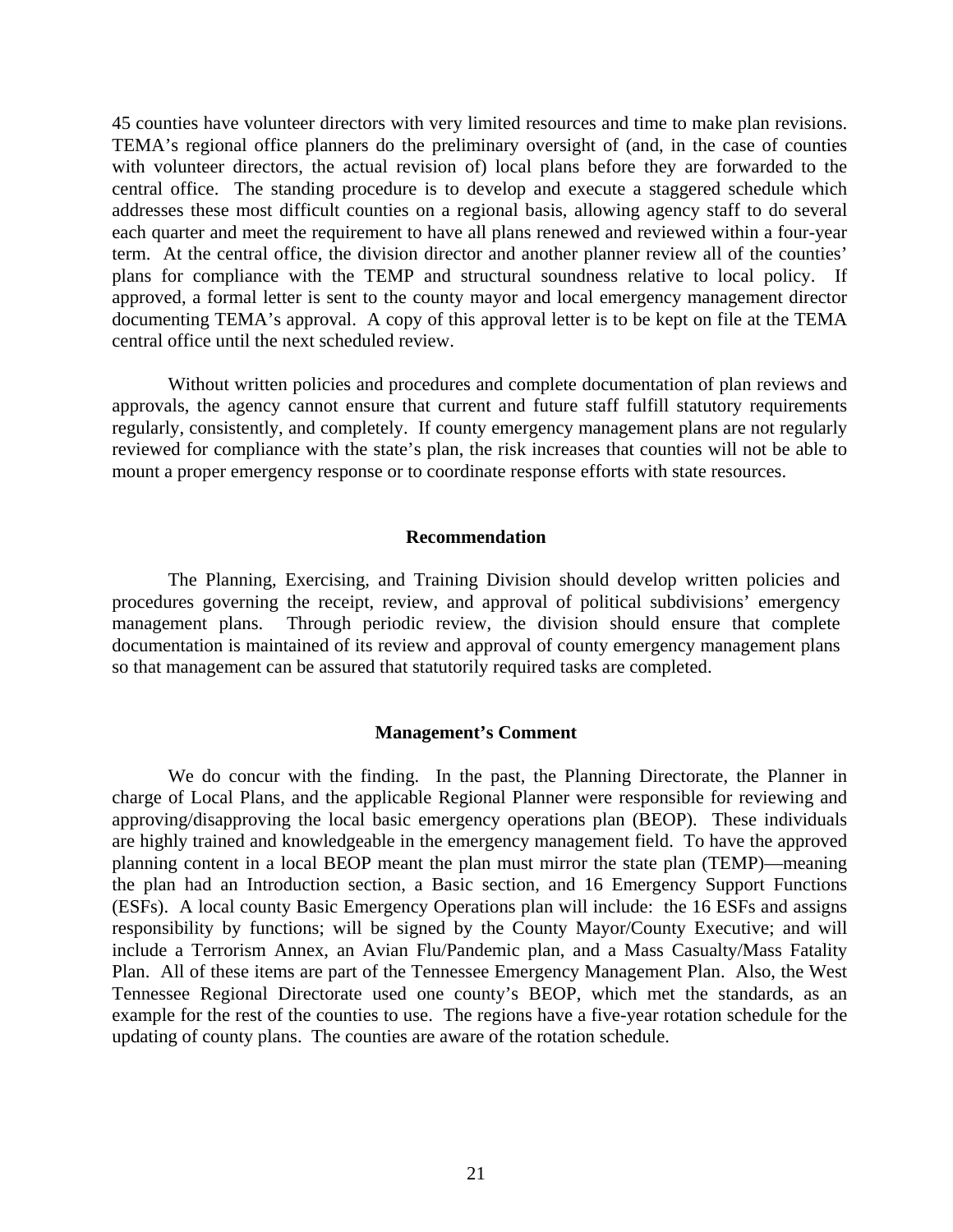The Tennessee Emergency Management Agency, Planning Directorate, and Regional Directorates are currently in the process of revising how TEMA reviews and approves/disapproves local plans. In the future, local plans may be reviewed by the Emergency Management Accreditation Program (EMAP) standards; the TEMP, based on TCA 58-2-106(b) (2), (3), and (4); and National Incident Management System (NIMS)/Incident Command System principles. Each county plan that is reviewed will have a check sheet and a letter stating approval or disapproval with recommendations. An example of the check sheet is attached. Each county plan will be reviewed by the Planning Directorate's representative Planner as assigned and the applicable Regional Planner.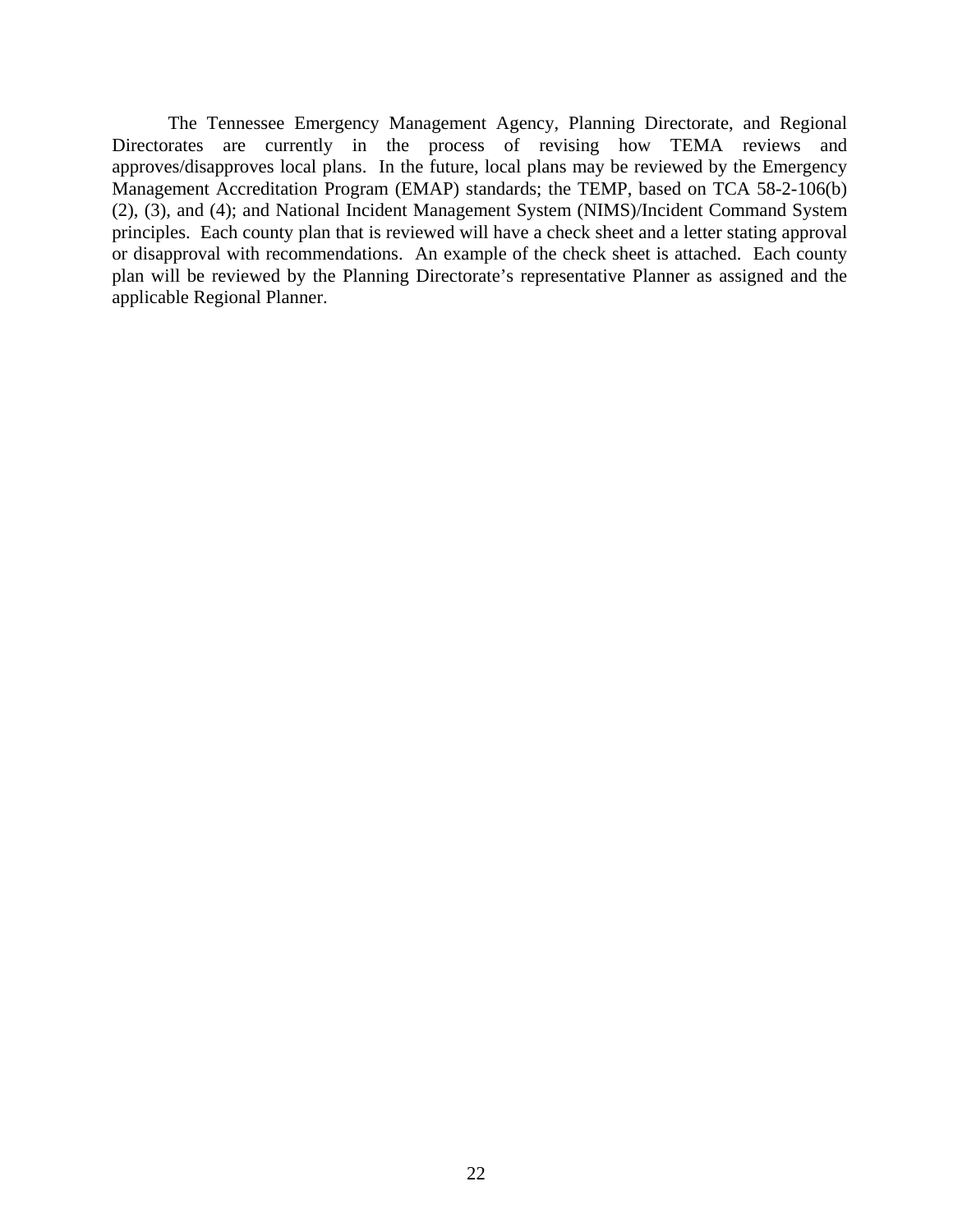# **RECOMMENDATIONS**

### **ADMINISTRATIVE**

 The Tennessee Emergency Management Agency should address the following areas to improve the efficiency and effectiveness of its operations.

- 1. The Director should take appropriate measures to ensure that appropriate written policies and procedures are developed and that specific staff are assigned to monitor and track the following to ensure that
	- appointment and authorization letters of ESCs are obtained prior to an ESC taking office, as evidence of the commissioner's delegation of authority;
	- state departments and agencies develop the required written directive within the department or agency establishing the ESC program and the authority of the ESCs;
	- ESCs actively participate and attend monthly meetings and exercises, that vacancies or excessive absences are brought to the appropriate commissioner's notice, and that the Governor's office be informed if the agency commissioner does not replace an ESC in a timely manner or if an entire agency is not represented at all at meetings or exercises;
	- ESCs hold an appropriately high-level position within an agency to avoid the potential issue of directing staff that outrank the ESC in day-to-day operations;
	- ESCs obtain and maintain necessary training and skills to perform their emergency management duties, are familiar with TEMA guidelines and equipment, and are up-to-date with current emergency management practices and issues;
	- ESCs have taken the required federal training prior to taking part in nuclear facility exercises; and
	- state departments and agencies provide ESCs the equipment required by the Tennessee Emergency Management Plan.
- 2. To ensure that Tennessee Emergency Management Agency staff maintain necessary skills and are up-to-date with current emergency management practices and issues, the Director and agency management should develop continuing education policies and procedures and annual training requirements for staff and a monitoring system to alert management when thresholds are not met. In addition, TEMA leadership should formally consider staff failures to meet minimum standards of readiness in performance evaluations and staffing decisions. Similar policies, procedures, and requirements should be established for appointees to the agency's Emergency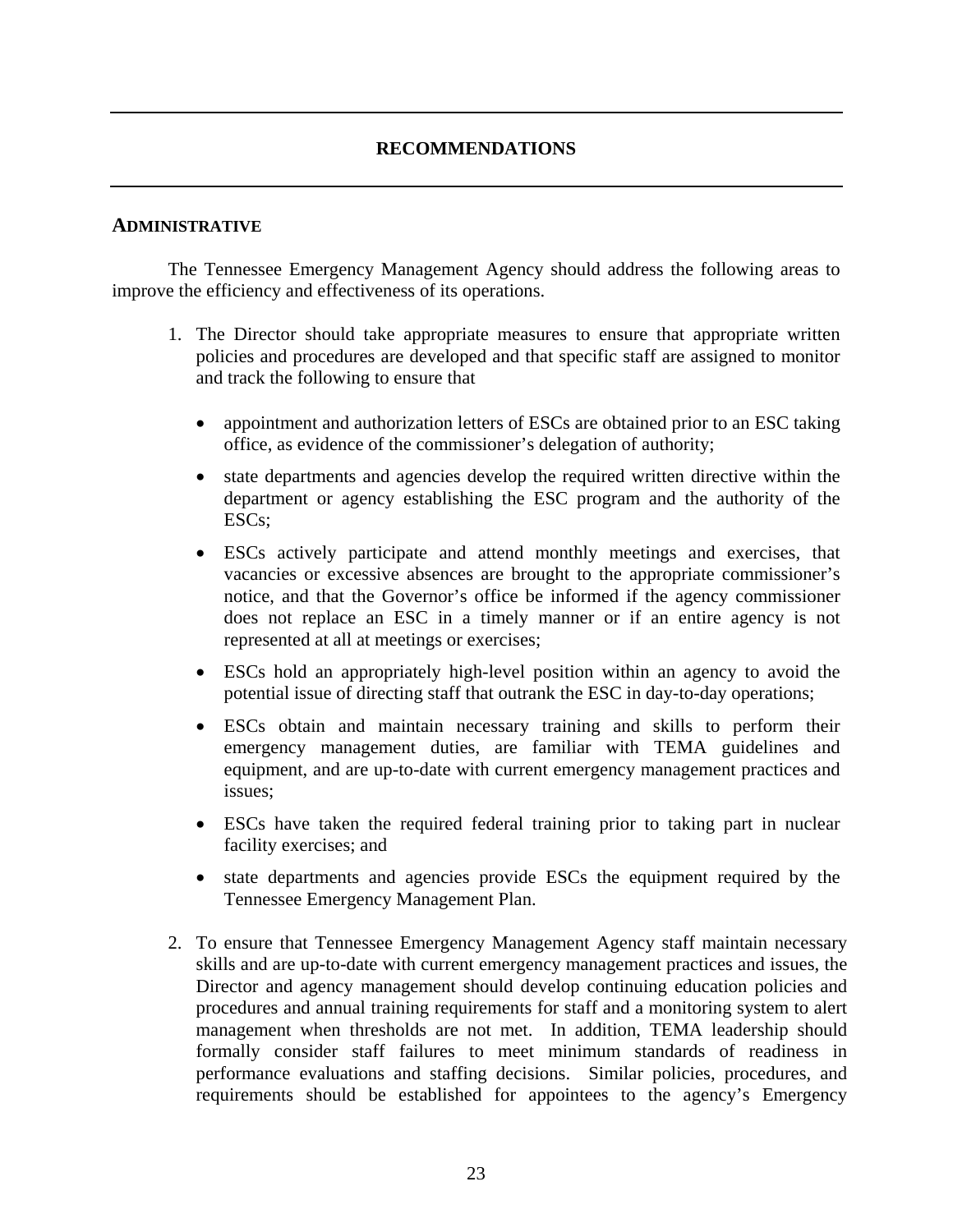Services Coordinator program to ensure that such personnel are trained to work with TEMA and its equipment and are up-to-date on emergency management practices and issues.

When TEMA leadership determines that other agencies are not ensuring that appointees are meeting these requirements and/or that these agencies have not adequately implemented such policies, procedures, and requirements, the TEMA Director should notify the Governor's office.

- 3. TEMA should consider developing a formal Emergency Management Performance Grant program application and an objective, documented scoring system for applications, based on risk levels and the state's Emergency Management Performance Grant goals. This would help TEMA to identify which counties should participate in funding and to support prioritized rankings clear of outside influences. The applications and the corresponding assessment scores should then be periodically reviewed for performance by program management on a statewide, not just a regional, basis.
- 4. Until the formal transfer of the program monitor position to the Military Department's Administrative Services Division, the agency should maintain a person in that position and ensure that proper subgrantee monitoring is being conducted. TEMA officials should take steps to ensure that when the position is moved, the function of the position still serves to monitor subgrantees for program compliance.
- 5. The Planning, Exercising, and Training Division should develop written policies and procedures governing the receipt, review, and approval of political subdivisions' emergency management plans. Through periodic review, the division should ensure that complete documentation is maintained of its review and approval of county emergency management plans so that management can be assured that statutorily required tasks are completed.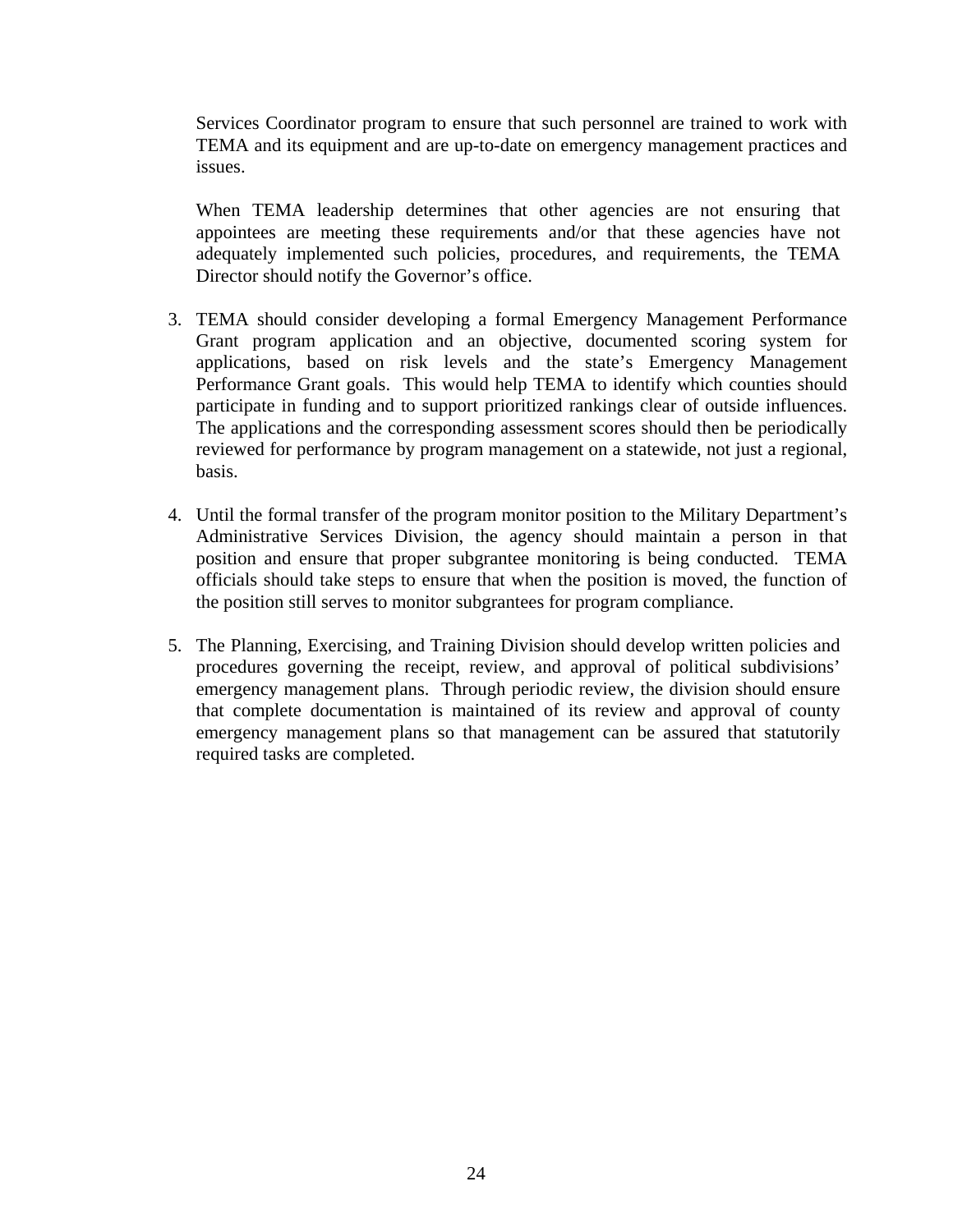#### **APPENDIX 1**

#### **Title VI Information**

All programs or activities receiving federal financial assistance are prohibited by Title VI of the Civil Rights Act of 1964 from discriminating against participants or clients on the basis of race, color, or national origin. The Tennessee Emergency Management Agency (TEMA) received federal funds of approximately \$4.9 million in fiscal year 2006 and \$7.6 million in fiscal year 2007. Indirectly, the agency was the recipient of another \$95.7 million in fiscal year 2006 and an estimated \$60 million in fiscal year 2007 in federal homeland security and disaster funds that were passed on to other public and private agencies.

The agency has no Title VI Coordinator but reports to the Military Department's Civil Rights Coordinator on these matters. Departmental Title VI coordination is vested with the Title VI Process Action Team. Each major section of the department is represented. At a minimum, the team consists of a representative from each of the four divisions (Administrative Services, Army National Guard, Air National Guard, and TEMA). The composition of the Process Action Team will proportionately be racially reflective of the Military Department. According to the Civil Rights Coordinator, the agency did not receive any Title VI complaints during the past two years. If there are complaints, they can be filed with the federal department, the Military Department's Civil Rights Coordinator, or the agency providing the service.

As of January 2007, none of TEMA's 16 agency contracts were with minority vendors.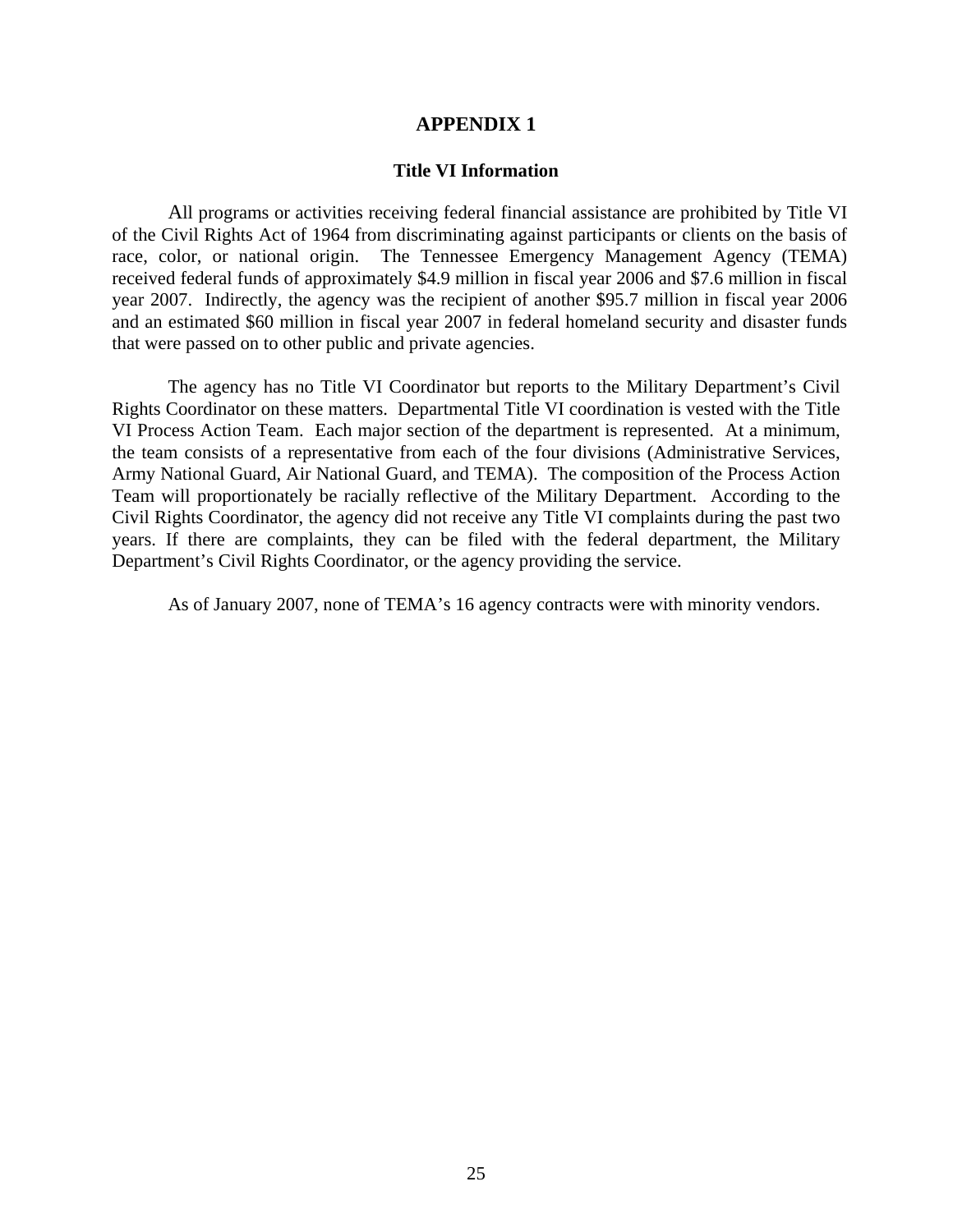# **TEMA Staff Ethnicity and Gender By Job Position As of January 12, 2007**

| <b>Title</b>                                     |                  | Gender   |                  | <b>Ethnicity</b> |                  |
|--------------------------------------------------|------------------|----------|------------------|------------------|------------------|
|                                                  | Male             | Female   | White            | <b>Black</b>     | Hispanic         |
| <b>Accounting Technician 2</b>                   | $\boldsymbol{0}$ | 1        | $\boldsymbol{0}$ | T                | $\Omega$         |
| <b>Accountant 2</b>                              | $\boldsymbol{0}$ | 1        | 1                | $\boldsymbol{0}$ | $\Omega$         |
| <b>Administrative Services Assistant 2</b>       | $\overline{2}$   | 3        | 3                | 1                |                  |
| <b>Administrative Services Assistant 3</b>       | 1                | 9        | 7                | 3                | $\overline{0}$   |
| <b>Administrative Services Assistant 4</b>       | $\mathbf{0}$     | 5        | 5                | $\overline{0}$   | $\overline{0}$   |
| <b>Administrative Services Assistant 5</b>       | 1                | 0        | $\mathbf{1}$     | $\boldsymbol{0}$ | $\overline{0}$   |
| <b>Communications Systems Analyst 2</b>          |                  | 0        | $\mathbf{1}$     | $\boldsymbol{0}$ | $\boldsymbol{0}$ |
| Database Administrator 2                         |                  | 0        | $\mathbf{1}$     | $\boldsymbol{0}$ | $\overline{0}$   |
| <b>Electrical Alarms Technician Supervisor</b>   |                  | 0        | 1                | $\boldsymbol{0}$ | $\theta$         |
| <b>Electrical Alarms Technician</b>              |                  | 0        | 1                | $\theta$         | $\Omega$         |
| <b>Emergency Management Area Coordinator</b>     | 16               | 2        | 18               | $\theta$         | $\Omega$         |
| <b>Emergency Management Assistant Director</b>   | 1                | 0        | 1                | $\theta$         | $\Omega$         |
| <b>Emergency Management Administrator 1</b>      | 5                | $\Omega$ | 4                | 1                | $\Omega$         |
| <b>Emergency Management Administrator 2</b>      | 7                | 1        | 8                | $\overline{0}$   | $_{0}$           |
| <b>Emergency Management Director</b>             |                  | 0        | $\mathbf{1}$     | $\theta$         | $\theta$         |
| <b>Emergency Management Officer 2</b>            | 7                |          | 8                | 0                | 0                |
| <b>Emergency Management Officer 3</b>            | 2                |          | 3                | 0                | 0                |
| <b>Emergency Management Planner 2</b>            | 4                |          | 5                | $\overline{0}$   | $\theta$         |
| <b>Emergency Management Planner Supervisor</b>   | $\overline{c}$   | 0        | $\overline{2}$   | $\overline{0}$   | 0                |
| <b>Environmental Specialist 3</b>                | $\overline{2}$   | 1        | 3                | $\overline{0}$   | 0                |
| <b>Environmental Specialist 4</b>                | $\overline{2}$   | 0        | $\overline{2}$   | $\overline{0}$   | 0                |
| <b>Environmental Specialist 5</b>                | 1                | 0        | $\mathbf{1}$     | $\overline{0}$   | 0                |
| <b>Environmental Specialist 6</b>                |                  | $\theta$ | $\mathbf{1}$     | $\overline{0}$   | $\boldsymbol{0}$ |
| <b>Executive Assistant 2</b>                     | $\overline{c}$   | 0        | $\overline{c}$   | $\overline{0}$   | $\overline{0}$   |
| <b>Facility Supervisor</b>                       |                  | 0        | $\overline{0}$   | 1                | $\Omega$         |
| GIS Technician 2                                 |                  | $\Omega$ | 1                | $\overline{0}$   | 0                |
| <b>Information Resource Support Specialist 3</b> |                  | 0        | 1                | $\overline{0}$   | 0                |
| <b>Information Resource Support Specialist 5</b> |                  | 0        | 1                | $\overline{0}$   | 0                |
| <b>Information Officer</b>                       |                  | 0        | 1                | $\overline{0}$   | 0                |
| <b>Information Systems Manager 2</b>             |                  | 0        | 1                | $\boldsymbol{0}$ | 0                |
| Radio Communications Technician 3                | 4                | 0        | 4                | $\boldsymbol{0}$ | $\boldsymbol{0}$ |
| Radio Communications Technician Supervisor       | 1                | $\theta$ | 1                | $\overline{0}$   | $\overline{0}$   |
| Radio Systems Analyst                            |                  | 0        |                  | 0                | $\boldsymbol{0}$ |
| <b>Total</b>                                     | 73               | 26       | 91               | 7                | $\mathbf{1}$     |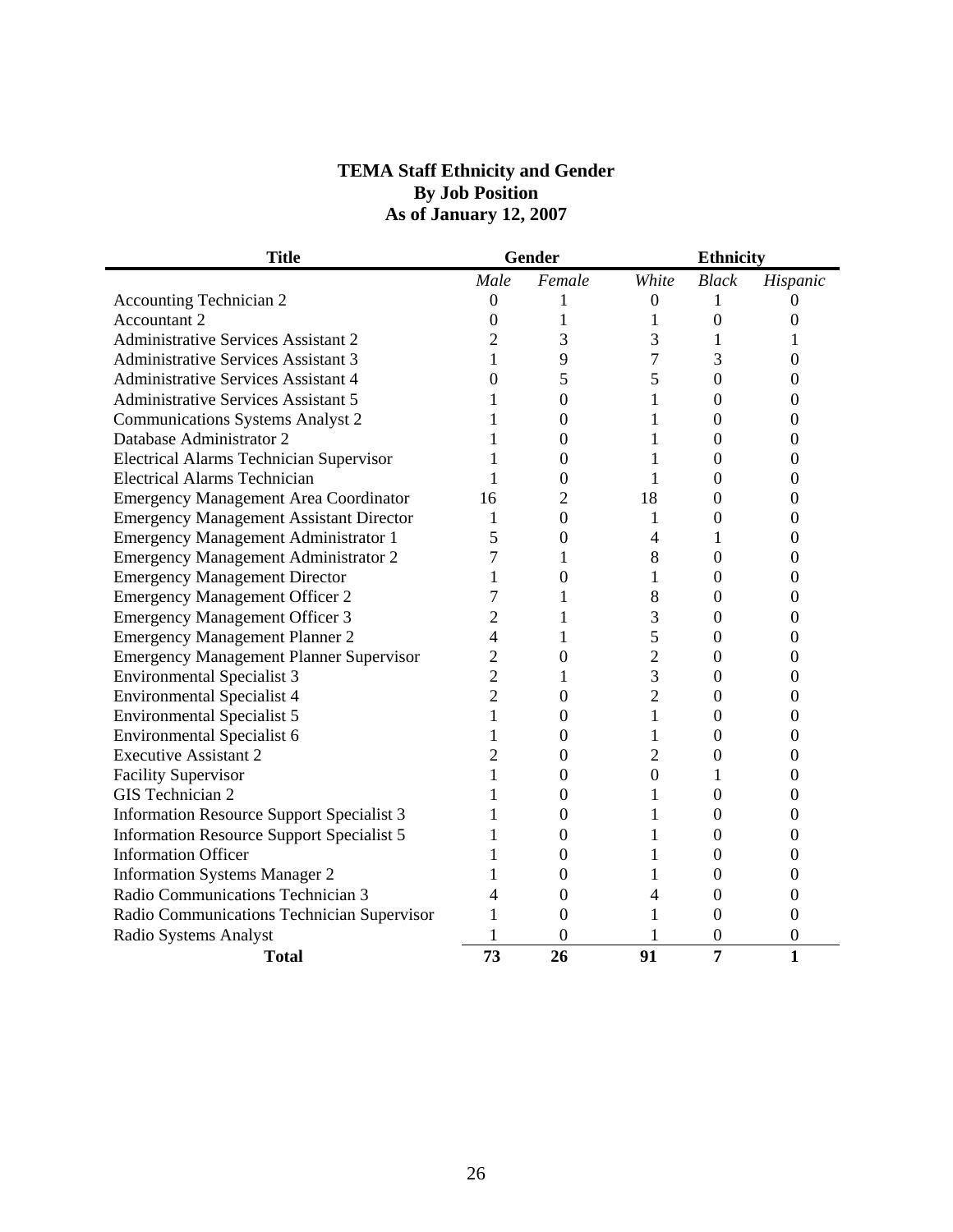# **APPENDIX 2**

# **Counties Receiving Emergency Management Performance Grant Funds Fiscal Year 2006**

| <b>West Tennessee</b>               |                |
|-------------------------------------|----------------|
| <b>BENTON COUNTY</b>                | \$<br>6,000.00 |
| CARROLL COUNTY                      | 34,783.00      |
| <b>CHESTER COUNTY - HENDERSON</b>   | 15,883.00      |
| <b>CROCKETT COUNTY</b>              | 16,183.00      |
| <b>DECATUR COUNTY</b>               | 5,000.00       |
| <b>DYER COUNTY</b>                  | 13,382.00      |
| <b>FAYETTE COUNTY</b>               | 16,900.00      |
| <b>GIBSON COUNTY</b>                | 38,000.00      |
| <b>HARDIN COUNTY</b>                | 12,882.00      |
| <b>HAYWOOD COUNTY - BROWNSVILLE</b> | 22,183.00      |
| <b>HENDERSON COUNTY</b>             | 12,882.00      |
| <b>HENRY COUNTY</b>                 | 10,882.00      |
| <b>LAUDERDALE COUNTY</b>            | 16,257.00      |
| <b>MADISON COUNTY - JACKSON</b>     | 40,683.00      |
| <b>MCNAIRY COUNTY</b>               | 20,682.00      |
| OBION COUNTY - UNION CITY           | 23,090.00      |
| SHELBY COUNTY - MEMPHIS             | 123,882.00     |
| <b>TIPTON COUNTY - COVINGTON</b>    | 20,682.00      |
| <b>WEAKLEY COUNTY</b>               | 16,282.00      |
| 19<br># of Counties                 | \$466,518.00   |

| <b>Middle Tennessee</b>                          |             |
|--------------------------------------------------|-------------|
| <b>BEDFORD COUNTY</b>                            | \$20,369.00 |
| CHEATHAM COUNTY                                  | 18,359.00   |
| <b>COFFEE COUNTY</b><br>DAVIDSON COUNTY - METRO- | 19,519.00   |
| <b>NASHVILLE</b>                                 | 117,656.00  |
| <b>DICKSON COUNTY</b>                            | 12,559.00   |
| <b>FRANKLIN COUNTY</b>                           | 21,659.00   |
| <b>HICKMAN COUNTY</b>                            | 20,000.00   |
| <b>HUMPHREYS COUNTY</b><br>LAWRENCE COUNTY -     | 17,459.00   |
| <b>LAWRENCEBURG</b>                              | 28,459.00   |
| LINCOLN COUNTY                                   | 30,859.00   |
| <b>MARSHALL COUNTY</b>                           | 18,659.00   |
| MONTGOMERY COUNTY                                | 40,159.00   |
| PUTNAM COUNTY - COOKEVILLE                       | 35,559.00   |
| ROBERTSON COUNTY                                 | 18,259.00   |
| RUTHERFORD COUNTY                                | 28,659.00   |